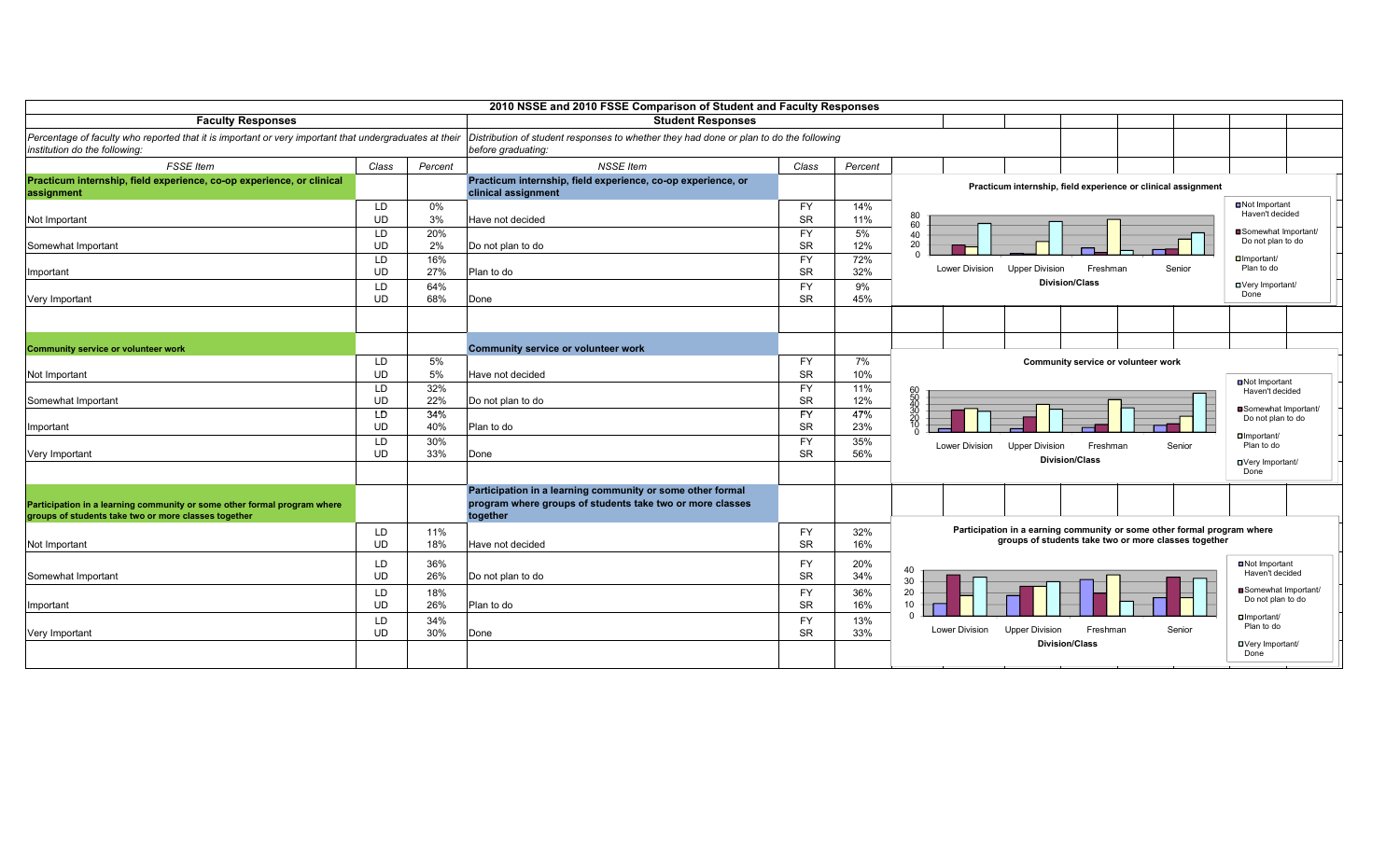| Percentage of faculty who reported that it is important or very important that undergraduates at their  Distribution of student responses to whether they had done or plan to do the following<br>before graduating:<br><b>FSSE</b> Item<br><b>NSSE Item</b><br>Class<br>Percent<br>Class<br>Percent<br>Work on a research project with a faculty member outside of<br>Work on a research project with a faculty member outside of course or program<br>requirements<br>course or program requirements<br>LD<br><b>FY</b><br>14%<br>31%<br>Not Important<br>50<br><b>UD</b><br><b>SR</b><br>18%<br>27%<br>Have not decided<br>Haven't decided<br>40<br>LD<br>32%<br>FY<br>18%<br>30<br>Somewhat Important/<br><b>UD</b><br><b>SR</b><br>42%<br>26%<br>20<br>Do not plan to do<br>Do not plan to do<br>10<br>LD<br>30%<br><b>FY</b><br>41%<br>Important/<br><b>UD</b><br>38%<br><b>SR</b><br>15%<br>Plan to do<br>Plan to do<br>Lower Division<br><b>Upper Division</b><br>Freshman<br>Senior<br>LD<br>25%<br><b>FY</b><br>10%<br>□ Very Important/<br><b>Division/Class</b><br><b>SR</b><br>UD<br>18%<br>16%<br>Done<br>Done<br>Foreign language coursework<br>Foreign language coursework<br>Foreign language coursework<br>LD<br>18%<br><b>FY</b><br>15%<br>■Not Important<br>60<br>50<br>40<br>30<br>20<br>10<br>10<br>UD<br>23%<br><b>SR</b><br>12%<br>Have not decided<br>Haven't decided<br>LD<br>30%<br><b>FY</b><br>26%<br>Somewhat Important/<br>SR<br><b>UD</b><br>53%<br>35%<br>Do not plan to do<br>Do not plan to do<br>LD<br>FY<br>47%<br>27%<br>$\Box$ Important/<br><b>UD</b><br>25%<br><b>SR</b><br>Plan to do<br>9%<br>Plan to do<br>Lower Division<br>Freshman<br>Senior<br><b>Upper Division</b><br>LD<br>25%<br><b>FY</b><br>13%<br><b>Division/Class</b><br>□Very Important/<br><b>UD</b><br><b>SR</b><br>17%<br>27%<br>Done<br>Done<br><b>Study abroad</b><br>Study abroad<br>LD<br>20%<br><b>FY</b><br>19%<br><b>SR</b><br>UD<br>37%<br>20%<br>Have not decided<br>■Not Important<br>70<br>60<br>50<br>50<br>40<br>Haven't decided<br>LD<br><b>FY</b><br>33%<br>41%<br><b>SR</b><br>UD<br>32%<br>58%<br>Do not plan to do<br>Somewhat Important/<br>$\frac{30}{20}$<br>10<br>Do not plan to do<br>LD<br>23%<br><b>FY</b><br>39%<br>SR<br><b>UD</b><br>13%<br>23%<br>Plan to do<br>$\Box$ Important/<br>Plan to do<br>LD<br>16%<br><b>FY</b><br>9%<br>Lower Division<br><b>Upper Division</b><br>Freshman<br>Senior<br><b>UD</b><br><b>SR</b><br>8%<br>9%<br>Done<br>□Very Important/<br><b>Division/Class</b><br>Done<br>Culminating senior experience (capstone course, thesis project,<br>Culminating senior experience (capstone course, thesis project,<br>comprehensive exam, etc.)<br>Culminating senior experience (capstone course, thesis, etc.)<br>LD<br>2%<br><b>FY</b><br>29%<br><b>SR</b><br>■Not Important<br>UD<br>2%<br>Have not decided<br>15%<br>80<br>Haven't decided<br>LD<br>5%<br><b>FY</b><br>12%<br>60<br>Somewhat Important/<br>UD<br>8%<br><b>SR</b><br>29%<br>40<br>Do not plan to do<br>Do not plan to do<br>20<br>LD<br>20%<br><b>FY</b><br>52%<br>$\Omega$<br><b>SR</b><br>$\Box$ Important/<br><b>UD</b><br>38%<br>Plan to do<br>34%<br>Plan to do<br>Lower Division<br><b>Upper Division</b><br>Freshman<br>Senior<br>LD<br>73%<br><b>FY</b><br>6%<br><b>Division/Class</b><br>□Very Important/<br><b>SR</b><br><b>UD</b><br>52%<br>22%<br>Done<br>Done | <b>Faculty Responses</b>                                                                      |  | <b>Student Responses</b> |  |  |
|-----------------------------------------------------------------------------------------------------------------------------------------------------------------------------------------------------------------------------------------------------------------------------------------------------------------------------------------------------------------------------------------------------------------------------------------------------------------------------------------------------------------------------------------------------------------------------------------------------------------------------------------------------------------------------------------------------------------------------------------------------------------------------------------------------------------------------------------------------------------------------------------------------------------------------------------------------------------------------------------------------------------------------------------------------------------------------------------------------------------------------------------------------------------------------------------------------------------------------------------------------------------------------------------------------------------------------------------------------------------------------------------------------------------------------------------------------------------------------------------------------------------------------------------------------------------------------------------------------------------------------------------------------------------------------------------------------------------------------------------------------------------------------------------------------------------------------------------------------------------------------------------------------------------------------------------------------------------------------------------------------------------------------------------------------------------------------------------------------------------------------------------------------------------------------------------------------------------------------------------------------------------------------------------------------------------------------------------------------------------------------------------------------------------------------------------------------------------------------------------------------------------------------------------------------------------------------------------------------------------------------------------------------------------------------------------------------------------------------------------------------------------------------------------------------------------------------------------------------------------------------------------------------------------------------------------------------------------------------------------------------------------------------------------------------------------------------------------------------------------------------------------------------------------------------------------------------------------------------------------------------------------------------------------------------------------------------------------------------------------------------------------------------------------|-----------------------------------------------------------------------------------------------|--|--------------------------|--|--|
|                                                                                                                                                                                                                                                                                                                                                                                                                                                                                                                                                                                                                                                                                                                                                                                                                                                                                                                                                                                                                                                                                                                                                                                                                                                                                                                                                                                                                                                                                                                                                                                                                                                                                                                                                                                                                                                                                                                                                                                                                                                                                                                                                                                                                                                                                                                                                                                                                                                                                                                                                                                                                                                                                                                                                                                                                                                                                                                                                                                                                                                                                                                                                                                                                                                                                                                                                                                                                 | institution do the following:                                                                 |  |                          |  |  |
|                                                                                                                                                                                                                                                                                                                                                                                                                                                                                                                                                                                                                                                                                                                                                                                                                                                                                                                                                                                                                                                                                                                                                                                                                                                                                                                                                                                                                                                                                                                                                                                                                                                                                                                                                                                                                                                                                                                                                                                                                                                                                                                                                                                                                                                                                                                                                                                                                                                                                                                                                                                                                                                                                                                                                                                                                                                                                                                                                                                                                                                                                                                                                                                                                                                                                                                                                                                                                 |                                                                                               |  |                          |  |  |
|                                                                                                                                                                                                                                                                                                                                                                                                                                                                                                                                                                                                                                                                                                                                                                                                                                                                                                                                                                                                                                                                                                                                                                                                                                                                                                                                                                                                                                                                                                                                                                                                                                                                                                                                                                                                                                                                                                                                                                                                                                                                                                                                                                                                                                                                                                                                                                                                                                                                                                                                                                                                                                                                                                                                                                                                                                                                                                                                                                                                                                                                                                                                                                                                                                                                                                                                                                                                                 | Work on a research project with a faculty member outside of course<br>or program requirements |  |                          |  |  |
|                                                                                                                                                                                                                                                                                                                                                                                                                                                                                                                                                                                                                                                                                                                                                                                                                                                                                                                                                                                                                                                                                                                                                                                                                                                                                                                                                                                                                                                                                                                                                                                                                                                                                                                                                                                                                                                                                                                                                                                                                                                                                                                                                                                                                                                                                                                                                                                                                                                                                                                                                                                                                                                                                                                                                                                                                                                                                                                                                                                                                                                                                                                                                                                                                                                                                                                                                                                                                 | Not Important                                                                                 |  |                          |  |  |
|                                                                                                                                                                                                                                                                                                                                                                                                                                                                                                                                                                                                                                                                                                                                                                                                                                                                                                                                                                                                                                                                                                                                                                                                                                                                                                                                                                                                                                                                                                                                                                                                                                                                                                                                                                                                                                                                                                                                                                                                                                                                                                                                                                                                                                                                                                                                                                                                                                                                                                                                                                                                                                                                                                                                                                                                                                                                                                                                                                                                                                                                                                                                                                                                                                                                                                                                                                                                                 | Somewhat Important                                                                            |  |                          |  |  |
|                                                                                                                                                                                                                                                                                                                                                                                                                                                                                                                                                                                                                                                                                                                                                                                                                                                                                                                                                                                                                                                                                                                                                                                                                                                                                                                                                                                                                                                                                                                                                                                                                                                                                                                                                                                                                                                                                                                                                                                                                                                                                                                                                                                                                                                                                                                                                                                                                                                                                                                                                                                                                                                                                                                                                                                                                                                                                                                                                                                                                                                                                                                                                                                                                                                                                                                                                                                                                 | Important                                                                                     |  |                          |  |  |
|                                                                                                                                                                                                                                                                                                                                                                                                                                                                                                                                                                                                                                                                                                                                                                                                                                                                                                                                                                                                                                                                                                                                                                                                                                                                                                                                                                                                                                                                                                                                                                                                                                                                                                                                                                                                                                                                                                                                                                                                                                                                                                                                                                                                                                                                                                                                                                                                                                                                                                                                                                                                                                                                                                                                                                                                                                                                                                                                                                                                                                                                                                                                                                                                                                                                                                                                                                                                                 | Very Important                                                                                |  |                          |  |  |
|                                                                                                                                                                                                                                                                                                                                                                                                                                                                                                                                                                                                                                                                                                                                                                                                                                                                                                                                                                                                                                                                                                                                                                                                                                                                                                                                                                                                                                                                                                                                                                                                                                                                                                                                                                                                                                                                                                                                                                                                                                                                                                                                                                                                                                                                                                                                                                                                                                                                                                                                                                                                                                                                                                                                                                                                                                                                                                                                                                                                                                                                                                                                                                                                                                                                                                                                                                                                                 |                                                                                               |  |                          |  |  |
|                                                                                                                                                                                                                                                                                                                                                                                                                                                                                                                                                                                                                                                                                                                                                                                                                                                                                                                                                                                                                                                                                                                                                                                                                                                                                                                                                                                                                                                                                                                                                                                                                                                                                                                                                                                                                                                                                                                                                                                                                                                                                                                                                                                                                                                                                                                                                                                                                                                                                                                                                                                                                                                                                                                                                                                                                                                                                                                                                                                                                                                                                                                                                                                                                                                                                                                                                                                                                 |                                                                                               |  |                          |  |  |
|                                                                                                                                                                                                                                                                                                                                                                                                                                                                                                                                                                                                                                                                                                                                                                                                                                                                                                                                                                                                                                                                                                                                                                                                                                                                                                                                                                                                                                                                                                                                                                                                                                                                                                                                                                                                                                                                                                                                                                                                                                                                                                                                                                                                                                                                                                                                                                                                                                                                                                                                                                                                                                                                                                                                                                                                                                                                                                                                                                                                                                                                                                                                                                                                                                                                                                                                                                                                                 | Not Important                                                                                 |  |                          |  |  |
|                                                                                                                                                                                                                                                                                                                                                                                                                                                                                                                                                                                                                                                                                                                                                                                                                                                                                                                                                                                                                                                                                                                                                                                                                                                                                                                                                                                                                                                                                                                                                                                                                                                                                                                                                                                                                                                                                                                                                                                                                                                                                                                                                                                                                                                                                                                                                                                                                                                                                                                                                                                                                                                                                                                                                                                                                                                                                                                                                                                                                                                                                                                                                                                                                                                                                                                                                                                                                 | Somewhat Important                                                                            |  |                          |  |  |
|                                                                                                                                                                                                                                                                                                                                                                                                                                                                                                                                                                                                                                                                                                                                                                                                                                                                                                                                                                                                                                                                                                                                                                                                                                                                                                                                                                                                                                                                                                                                                                                                                                                                                                                                                                                                                                                                                                                                                                                                                                                                                                                                                                                                                                                                                                                                                                                                                                                                                                                                                                                                                                                                                                                                                                                                                                                                                                                                                                                                                                                                                                                                                                                                                                                                                                                                                                                                                 | Important                                                                                     |  |                          |  |  |
|                                                                                                                                                                                                                                                                                                                                                                                                                                                                                                                                                                                                                                                                                                                                                                                                                                                                                                                                                                                                                                                                                                                                                                                                                                                                                                                                                                                                                                                                                                                                                                                                                                                                                                                                                                                                                                                                                                                                                                                                                                                                                                                                                                                                                                                                                                                                                                                                                                                                                                                                                                                                                                                                                                                                                                                                                                                                                                                                                                                                                                                                                                                                                                                                                                                                                                                                                                                                                 | Very Important                                                                                |  |                          |  |  |
|                                                                                                                                                                                                                                                                                                                                                                                                                                                                                                                                                                                                                                                                                                                                                                                                                                                                                                                                                                                                                                                                                                                                                                                                                                                                                                                                                                                                                                                                                                                                                                                                                                                                                                                                                                                                                                                                                                                                                                                                                                                                                                                                                                                                                                                                                                                                                                                                                                                                                                                                                                                                                                                                                                                                                                                                                                                                                                                                                                                                                                                                                                                                                                                                                                                                                                                                                                                                                 | <b>Study abroad</b>                                                                           |  |                          |  |  |
|                                                                                                                                                                                                                                                                                                                                                                                                                                                                                                                                                                                                                                                                                                                                                                                                                                                                                                                                                                                                                                                                                                                                                                                                                                                                                                                                                                                                                                                                                                                                                                                                                                                                                                                                                                                                                                                                                                                                                                                                                                                                                                                                                                                                                                                                                                                                                                                                                                                                                                                                                                                                                                                                                                                                                                                                                                                                                                                                                                                                                                                                                                                                                                                                                                                                                                                                                                                                                 | Not Important                                                                                 |  |                          |  |  |
|                                                                                                                                                                                                                                                                                                                                                                                                                                                                                                                                                                                                                                                                                                                                                                                                                                                                                                                                                                                                                                                                                                                                                                                                                                                                                                                                                                                                                                                                                                                                                                                                                                                                                                                                                                                                                                                                                                                                                                                                                                                                                                                                                                                                                                                                                                                                                                                                                                                                                                                                                                                                                                                                                                                                                                                                                                                                                                                                                                                                                                                                                                                                                                                                                                                                                                                                                                                                                 | Somewhat Important                                                                            |  |                          |  |  |
|                                                                                                                                                                                                                                                                                                                                                                                                                                                                                                                                                                                                                                                                                                                                                                                                                                                                                                                                                                                                                                                                                                                                                                                                                                                                                                                                                                                                                                                                                                                                                                                                                                                                                                                                                                                                                                                                                                                                                                                                                                                                                                                                                                                                                                                                                                                                                                                                                                                                                                                                                                                                                                                                                                                                                                                                                                                                                                                                                                                                                                                                                                                                                                                                                                                                                                                                                                                                                 | Important                                                                                     |  |                          |  |  |
|                                                                                                                                                                                                                                                                                                                                                                                                                                                                                                                                                                                                                                                                                                                                                                                                                                                                                                                                                                                                                                                                                                                                                                                                                                                                                                                                                                                                                                                                                                                                                                                                                                                                                                                                                                                                                                                                                                                                                                                                                                                                                                                                                                                                                                                                                                                                                                                                                                                                                                                                                                                                                                                                                                                                                                                                                                                                                                                                                                                                                                                                                                                                                                                                                                                                                                                                                                                                                 | Very Important                                                                                |  |                          |  |  |
|                                                                                                                                                                                                                                                                                                                                                                                                                                                                                                                                                                                                                                                                                                                                                                                                                                                                                                                                                                                                                                                                                                                                                                                                                                                                                                                                                                                                                                                                                                                                                                                                                                                                                                                                                                                                                                                                                                                                                                                                                                                                                                                                                                                                                                                                                                                                                                                                                                                                                                                                                                                                                                                                                                                                                                                                                                                                                                                                                                                                                                                                                                                                                                                                                                                                                                                                                                                                                 |                                                                                               |  |                          |  |  |
|                                                                                                                                                                                                                                                                                                                                                                                                                                                                                                                                                                                                                                                                                                                                                                                                                                                                                                                                                                                                                                                                                                                                                                                                                                                                                                                                                                                                                                                                                                                                                                                                                                                                                                                                                                                                                                                                                                                                                                                                                                                                                                                                                                                                                                                                                                                                                                                                                                                                                                                                                                                                                                                                                                                                                                                                                                                                                                                                                                                                                                                                                                                                                                                                                                                                                                                                                                                                                 | comprehensive exam, etc.)                                                                     |  |                          |  |  |
|                                                                                                                                                                                                                                                                                                                                                                                                                                                                                                                                                                                                                                                                                                                                                                                                                                                                                                                                                                                                                                                                                                                                                                                                                                                                                                                                                                                                                                                                                                                                                                                                                                                                                                                                                                                                                                                                                                                                                                                                                                                                                                                                                                                                                                                                                                                                                                                                                                                                                                                                                                                                                                                                                                                                                                                                                                                                                                                                                                                                                                                                                                                                                                                                                                                                                                                                                                                                                 | Not Important                                                                                 |  |                          |  |  |
|                                                                                                                                                                                                                                                                                                                                                                                                                                                                                                                                                                                                                                                                                                                                                                                                                                                                                                                                                                                                                                                                                                                                                                                                                                                                                                                                                                                                                                                                                                                                                                                                                                                                                                                                                                                                                                                                                                                                                                                                                                                                                                                                                                                                                                                                                                                                                                                                                                                                                                                                                                                                                                                                                                                                                                                                                                                                                                                                                                                                                                                                                                                                                                                                                                                                                                                                                                                                                 | Somewhat Important                                                                            |  |                          |  |  |
|                                                                                                                                                                                                                                                                                                                                                                                                                                                                                                                                                                                                                                                                                                                                                                                                                                                                                                                                                                                                                                                                                                                                                                                                                                                                                                                                                                                                                                                                                                                                                                                                                                                                                                                                                                                                                                                                                                                                                                                                                                                                                                                                                                                                                                                                                                                                                                                                                                                                                                                                                                                                                                                                                                                                                                                                                                                                                                                                                                                                                                                                                                                                                                                                                                                                                                                                                                                                                 | Important                                                                                     |  |                          |  |  |
|                                                                                                                                                                                                                                                                                                                                                                                                                                                                                                                                                                                                                                                                                                                                                                                                                                                                                                                                                                                                                                                                                                                                                                                                                                                                                                                                                                                                                                                                                                                                                                                                                                                                                                                                                                                                                                                                                                                                                                                                                                                                                                                                                                                                                                                                                                                                                                                                                                                                                                                                                                                                                                                                                                                                                                                                                                                                                                                                                                                                                                                                                                                                                                                                                                                                                                                                                                                                                 | Very Important                                                                                |  |                          |  |  |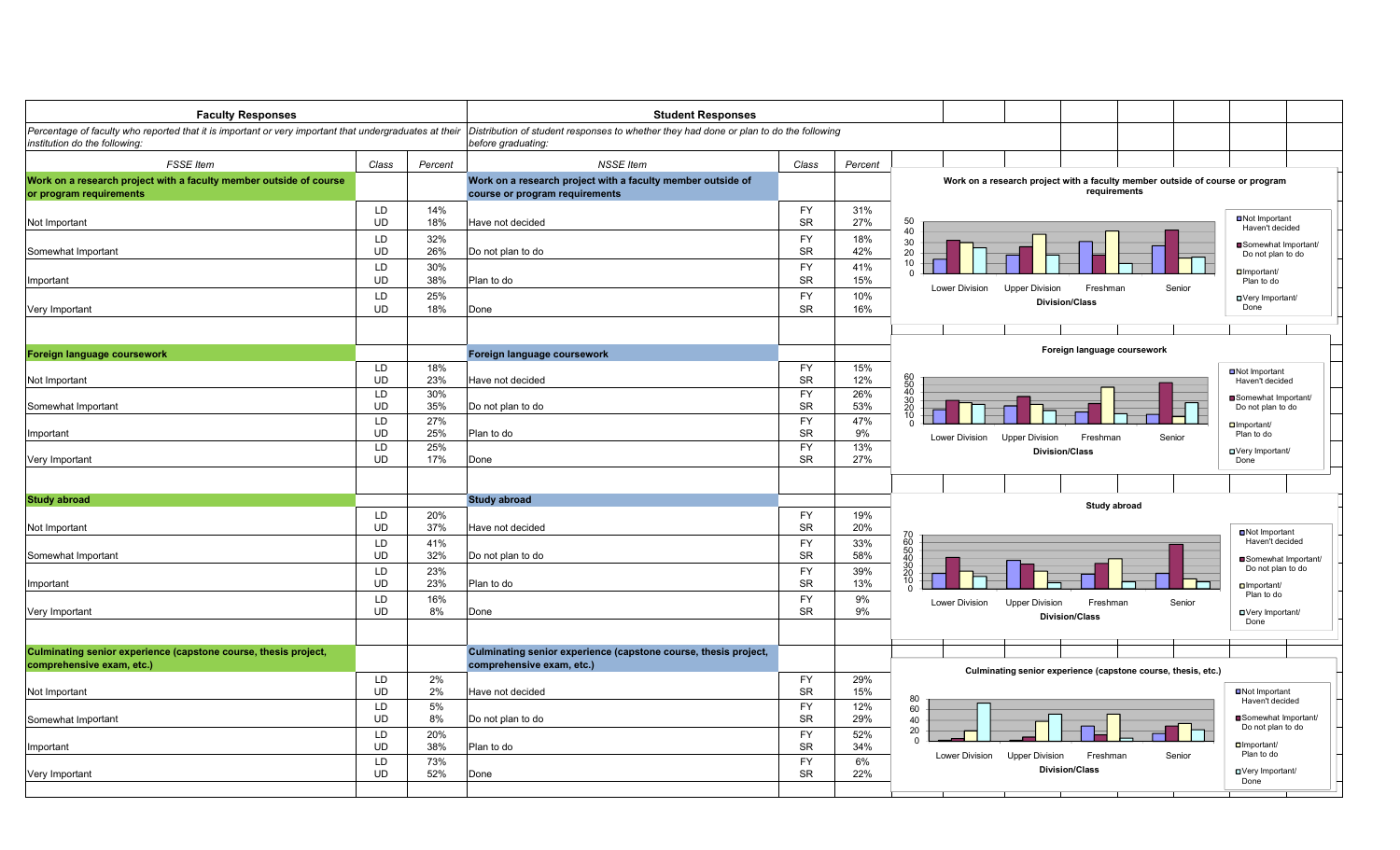| <b>Faculty Responses</b>                                                                                                                                                                                                   |           |          | <b>Student Responses</b>                                                                                                                                                                                                                                                                      |           |          |                                                                              |
|----------------------------------------------------------------------------------------------------------------------------------------------------------------------------------------------------------------------------|-----------|----------|-----------------------------------------------------------------------------------------------------------------------------------------------------------------------------------------------------------------------------------------------------------------------------------------------|-----------|----------|------------------------------------------------------------------------------|
| Percentage of faculty who reported that students at their institution have positive relationships with                                                                                                                     |           |          |                                                                                                                                                                                                                                                                                               |           |          |                                                                              |
| the following groups                                                                                                                                                                                                       |           |          | Distribution of student ratings of their relationships with the following groups                                                                                                                                                                                                              |           |          |                                                                              |
|                                                                                                                                                                                                                            |           | Positive |                                                                                                                                                                                                                                                                                               |           | Positive |                                                                              |
| <b>FSSE</b> Item                                                                                                                                                                                                           | Class     | Quality  | <b>NSSE Item</b>                                                                                                                                                                                                                                                                              | Class     | Quality  |                                                                              |
|                                                                                                                                                                                                                            | LD.       | 73%      |                                                                                                                                                                                                                                                                                               | <b>FY</b> | 78%      |                                                                              |
| <b>With other students</b>                                                                                                                                                                                                 | <b>UD</b> | 92%      | With other students                                                                                                                                                                                                                                                                           | <b>SR</b> | 88%      |                                                                              |
|                                                                                                                                                                                                                            | LD.       | 80%      |                                                                                                                                                                                                                                                                                               | <b>FY</b> | 72%      |                                                                              |
| <b>With faculty members</b>                                                                                                                                                                                                | <b>UD</b> | 87%      | With faculty members                                                                                                                                                                                                                                                                          | <b>SR</b> | 83%      |                                                                              |
|                                                                                                                                                                                                                            | LD        | 36%      |                                                                                                                                                                                                                                                                                               | FY        | 59%      |                                                                              |
| With administrative personnel and offices                                                                                                                                                                                  | <b>UD</b> | 56%      | With administrative personnel and offices                                                                                                                                                                                                                                                     | <b>SR</b> | 54%      |                                                                              |
| Note: Faculty responded to the items listed above on a 7-point scale<br>(e.g., 1 = Unfriendly, Unsupportive, Sense of Alienation to 7 = Friendly, Sense of Belonging). Responses 5, 6, 7 are coded<br>as positive quality. |           |          | Note: Students responded to the items listed above on a 7-point scale (e.g., $1 =$ Unfriendly,<br>Insupportive, Sense of Alienation to 7= Friendly, Sense of Belonging). Responses 5, 6, 7 are coded as<br>positive quality and responses of 1, 2, 3, and 4 are coded as neutral or negative. |           |          |                                                                              |
| To what extent does your institution emphasize each of the following:                                                                                                                                                      |           |          | To what extent does your institution emphasize each of the following.                                                                                                                                                                                                                         |           |          |                                                                              |
| <b>FSSE</b> Item                                                                                                                                                                                                           | Class     | Percent  | <b>NSSE</b> Item                                                                                                                                                                                                                                                                              | Class     | Percent  |                                                                              |
| Requiring students to spend significant amounts of time studying                                                                                                                                                           |           |          | Spending significant amounts of time studying and on academic                                                                                                                                                                                                                                 |           |          |                                                                              |
| and on academic work                                                                                                                                                                                                       |           |          | work                                                                                                                                                                                                                                                                                          |           |          | Requiring/Spending significant amounts of time studying and on academic work |
|                                                                                                                                                                                                                            | LD        | 23%      |                                                                                                                                                                                                                                                                                               | FY        | 1%       |                                                                              |
| <b>Very Little</b>                                                                                                                                                                                                         | <b>UD</b> | 3%       | <b>Very Little</b>                                                                                                                                                                                                                                                                            | <b>SR</b> | 3%       |                                                                              |
|                                                                                                                                                                                                                            | LD        | 32%      |                                                                                                                                                                                                                                                                                               | <b>FY</b> | 24%      | 50<br>40                                                                     |
| Some                                                                                                                                                                                                                       | <b>UD</b> | 23%      | Some                                                                                                                                                                                                                                                                                          | <b>SR</b> | 13%      | <b>■Very Little</b><br>30 <sup>2</sup>                                       |
|                                                                                                                                                                                                                            | LD        | 25%      |                                                                                                                                                                                                                                                                                               | <b>FY</b> | 32%      | 20<br><b>□</b> Some                                                          |
| Quite a bit                                                                                                                                                                                                                | <b>UD</b> | 46%      | Quite a bit                                                                                                                                                                                                                                                                                   | <b>SR</b> | 40%      | 10<br>$\Box$ Quite a bit<br>$\Omega$                                         |
|                                                                                                                                                                                                                            | LD        | 20%      |                                                                                                                                                                                                                                                                                               | <b>FY</b> | 43%      | <b>Upper Division</b><br>Freshman<br>Senior<br>Lower Division<br>□Very Much  |
| Very Much                                                                                                                                                                                                                  | <b>UD</b> | 28%      | Very Much                                                                                                                                                                                                                                                                                     | <b>SR</b> | 44%      | <b>Division/Class</b>                                                        |
|                                                                                                                                                                                                                            |           |          |                                                                                                                                                                                                                                                                                               |           |          |                                                                              |
|                                                                                                                                                                                                                            |           |          |                                                                                                                                                                                                                                                                                               |           |          |                                                                              |
|                                                                                                                                                                                                                            |           |          |                                                                                                                                                                                                                                                                                               |           |          |                                                                              |
| Providing students support they need to help succeed academically                                                                                                                                                          |           |          | Providing the support you need to help you succeed academically                                                                                                                                                                                                                               |           |          | Providing support to help students/you succeed                               |
|                                                                                                                                                                                                                            | LD        | 0%       |                                                                                                                                                                                                                                                                                               | FY        | 2%       |                                                                              |
| <b>Very Little</b>                                                                                                                                                                                                         | <b>UD</b> | 2%       | <b>Very Little</b>                                                                                                                                                                                                                                                                            | <b>SR</b> | 3%       | 50                                                                           |
|                                                                                                                                                                                                                            | LD        | 32%      |                                                                                                                                                                                                                                                                                               | FY        | 24%      | ■Very Little<br>40                                                           |
| Some                                                                                                                                                                                                                       | <b>UD</b> | 25%      | Some                                                                                                                                                                                                                                                                                          | <b>SR</b> | 21%      | 30<br><b>■</b> Some                                                          |
|                                                                                                                                                                                                                            | LD        | 39%      |                                                                                                                                                                                                                                                                                               | <b>FY</b> | 33%      | 20<br>□Quite a bit                                                           |
| Quite a bit                                                                                                                                                                                                                | <b>UD</b> | 31%      | Quite a bit                                                                                                                                                                                                                                                                                   | <b>SR</b> | 32%      | 10 <sup>°</sup>                                                              |
|                                                                                                                                                                                                                            | LD        | 30%      |                                                                                                                                                                                                                                                                                               | FY        | 41%      | <b>□Very Much</b><br>$\Omega$                                                |
| <b>Very Much</b>                                                                                                                                                                                                           | <b>UD</b> | 43%      | Very Much                                                                                                                                                                                                                                                                                     | <b>SR</b> | 44%      | <b>Lower Division</b><br><b>Upper Division</b><br>Freshman<br>Senior         |
|                                                                                                                                                                                                                            |           |          |                                                                                                                                                                                                                                                                                               |           |          | <b>Division/Class</b>                                                        |
|                                                                                                                                                                                                                            |           |          |                                                                                                                                                                                                                                                                                               |           |          |                                                                              |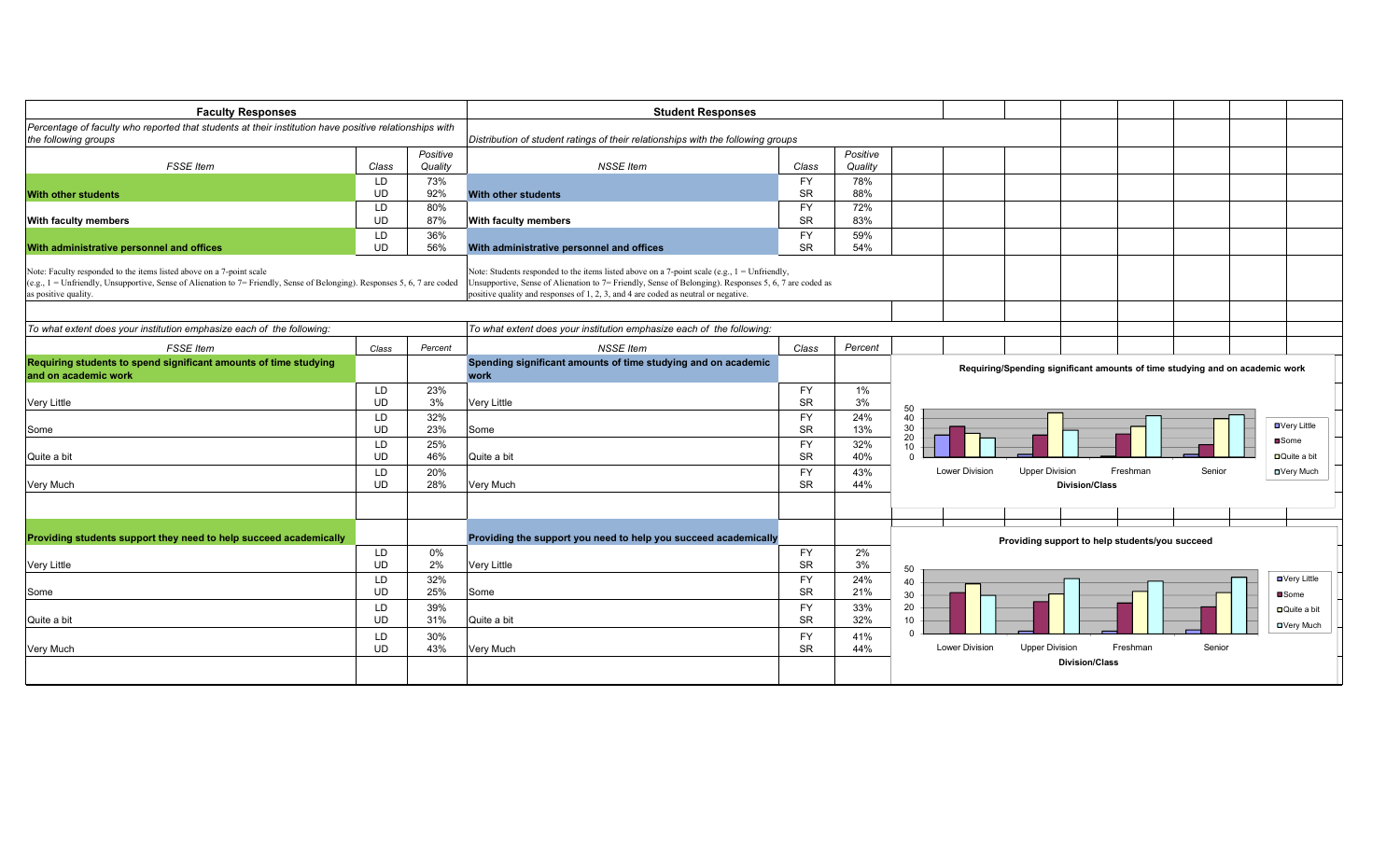| <b>Faculty Responses</b>                                                                              |           |         | <b>Student Responses</b>                                                                              |           |         |                                                                                                       |
|-------------------------------------------------------------------------------------------------------|-----------|---------|-------------------------------------------------------------------------------------------------------|-----------|---------|-------------------------------------------------------------------------------------------------------|
| To what extent does your institution emphasize each of the following:                                 |           |         | To what extent does your institution emphasize each of the following.                                 |           |         |                                                                                                       |
| <b>FSSE</b> Item                                                                                      | Class     | Percent | <b>NSSE Item</b>                                                                                      | Class     | Percent |                                                                                                       |
| Encouraging contact among students from different economic social<br>and racial or ethnic backgrounds |           |         | Encouraging contact among students from different economic<br>social and racial or ethnic backgrounds |           |         | Encouraging contact among students from different economic social and racial or<br>ethnic backgrounds |
|                                                                                                       | LD        | 12%     |                                                                                                       | FY        | 12%     |                                                                                                       |
| <b>Very Little</b>                                                                                    | <b>UD</b> | 5%      | <b>Very Little</b>                                                                                    | <b>SR</b> | 16%     |                                                                                                       |
|                                                                                                       | LD        | 37%     |                                                                                                       | FY        | 29%     | 50<br>40<br>30<br>30<br>20<br><b>□</b> Very Little                                                    |
| Some                                                                                                  | <b>UD</b> | 27%     | Some                                                                                                  | <b>SR</b> | 22%     |                                                                                                       |
|                                                                                                       | LD        | 30%     |                                                                                                       | FY        | 33%     | ■Some<br>īň.                                                                                          |
| Quite a bit                                                                                           | <b>UD</b> | 42%     | Quite a bit                                                                                           | <b>SR</b> | 33%     | $\Box$ Quite a bit<br><b>Lower Division</b>                                                           |
|                                                                                                       | LD.       | 21%     |                                                                                                       | <b>FY</b> | 27%     | <b>Upper Division</b><br>Freshman<br>Senior<br><b>□</b> Very Much                                     |
| Very Much                                                                                             | <b>UD</b> | 27%     | Very Much                                                                                             | <b>SR</b> | 29%     | <b>Division/Class</b>                                                                                 |
|                                                                                                       |           |         |                                                                                                       |           |         |                                                                                                       |
| Helping students cope with their non-academic responsibilities                                        |           |         | Helping you cope with your non-academic responsibilities (work,                                       |           |         |                                                                                                       |
| (work, family, etc.)                                                                                  |           |         | family, etc.)                                                                                         |           |         | Helping students cope with their non-academic responsibilities (work, family, etc.)                   |
|                                                                                                       | LD        | 19%     |                                                                                                       | <b>FY</b> | 21%     |                                                                                                       |
| <b>Very Little</b>                                                                                    | <b>UD</b> | 13%     | <b>Very Little</b>                                                                                    | <b>SR</b> | 33%     |                                                                                                       |
|                                                                                                       | LD        | 56%     |                                                                                                       | <b>FY</b> | 42%     | 60                                                                                                    |
| Some                                                                                                  | <b>UD</b> | 33%     | Some                                                                                                  | <b>SR</b> | 33%     | <b>D</b> Very Little<br>50<br>40<br><b>■Some</b>                                                      |
|                                                                                                       | LD        | 19%     |                                                                                                       | FY        | 18%     | 30<br>DQuite a bit<br>$\begin{array}{c} 20 \\ 10 \end{array}$                                         |
| Quite a bit                                                                                           | UD        | 36%     | Quite a bit                                                                                           | <b>SR</b> | 23%     | <b>DVery Much</b>                                                                                     |
|                                                                                                       | LD        | 7%      |                                                                                                       | <b>FY</b> | 19%     | Lower Division<br><b>Upper Division</b><br>Freshman<br>Senior                                         |
| Very Much                                                                                             | <b>UD</b> | 18%     | Very Much                                                                                             | <b>SR</b> | 11%     | <b>Division/Class</b>                                                                                 |
|                                                                                                       |           |         |                                                                                                       |           |         |                                                                                                       |
| Providing students the support they need to thrive socially                                           |           |         | Providing the support you need to thrive socially                                                     |           |         |                                                                                                       |
|                                                                                                       | LD        | 12%     |                                                                                                       | FY        | 13%     | Providing students the support they need to thrive socially                                           |
| <b>Very Little</b>                                                                                    | <b>UD</b> | 11%     | <b>Very Little</b>                                                                                    | <b>SR</b> | 24%     |                                                                                                       |
|                                                                                                       | LD        | 43%     |                                                                                                       | <b>FY</b> | 37%     |                                                                                                       |
| Some                                                                                                  | <b>UD</b> | 38%     | Some                                                                                                  | <b>SR</b> | 34%     | <b>D</b> Very Little<br><b>□</b> Some                                                                 |
|                                                                                                       | LD        | 31%     |                                                                                                       | FY        | 25%     | <b>D</b> Quite a bit                                                                                  |
| Quite a bit                                                                                           | <b>UD</b> | 38%     | Quite a bit                                                                                           | <b>SR</b> | 30%     | <b>OVery Much</b>                                                                                     |
|                                                                                                       | LD        | 14%     |                                                                                                       | FY        | 25%     |                                                                                                       |
| <b>Very Much</b>                                                                                      | <b>UD</b> | 13%     | Very Much                                                                                             | <b>SR</b> | 12%     | <b>Lower Division</b><br><b>Upper Division</b><br>Freshman<br>Senior<br><b>Division/Class</b>         |
|                                                                                                       |           |         |                                                                                                       |           |         |                                                                                                       |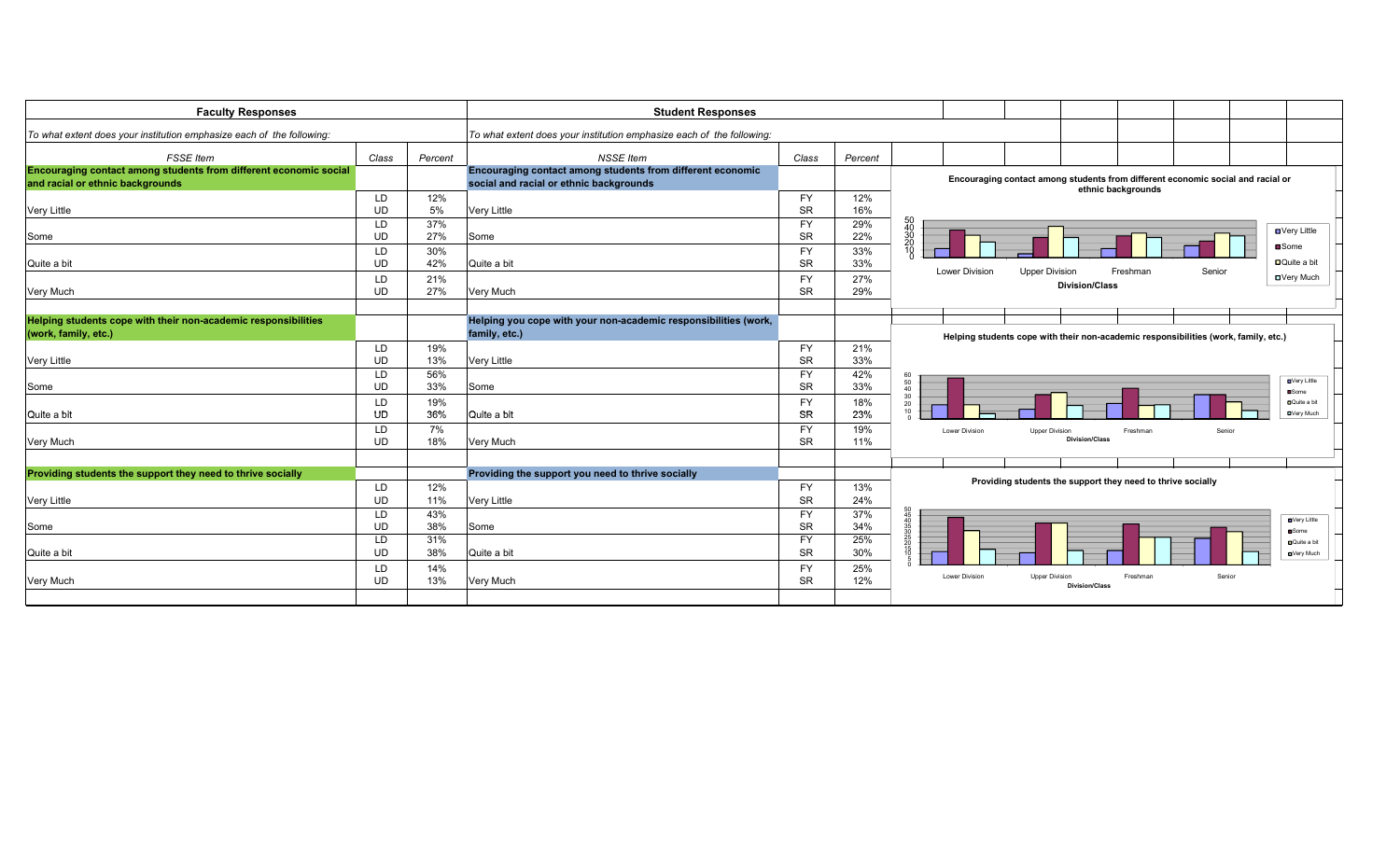| <b>Faculty Responses</b>                                                                                                        | <b>Student Responses</b>     |            |                                                                                                            |                        |              |                                               |                       |                                                                    |          |                                 |                          |
|---------------------------------------------------------------------------------------------------------------------------------|------------------------------|------------|------------------------------------------------------------------------------------------------------------|------------------------|--------------|-----------------------------------------------|-----------------------|--------------------------------------------------------------------|----------|---------------------------------|--------------------------|
| To what extent does your institution emphasize each of the following:                                                           |                              |            | To what extent does your institution emphasize each of the following:                                      |                        |              |                                               |                       |                                                                    |          |                                 |                          |
| <b>FSSE</b> Item                                                                                                                | Class                        | Percent    | <b>NSSE Item</b>                                                                                           | Class                  | Percent      |                                               |                       |                                                                    |          |                                 |                          |
| Encouraging students to attend campus events and activities (special<br>speakers, cultural performances, athletic events, etc.) |                              |            | Attending campus events and activities (special speakers,<br>cultural performances, athletic events, etc.) |                        |              |                                               |                       | Encouraging/Attending campus events and activities                 |          |                                 |                          |
|                                                                                                                                 | LD                           | 9%         |                                                                                                            | <b>FY</b>              | $9\%$        |                                               |                       |                                                                    |          |                                 |                          |
| <b>Very Little</b>                                                                                                              | UD<br>LD                     | 7%<br>23%  | Very Little                                                                                                | <b>SR</b><br><b>FY</b> | $7\%$<br>28% | 60<br>50<br>40<br>30<br>20                    |                       |                                                                    |          |                                 | <b>□</b> Very Little     |
| Some                                                                                                                            | <b>UD</b>                    | 30%        | Some                                                                                                       | <b>SR</b>              | 28%          |                                               |                       |                                                                    |          |                                 | <b>■</b> Some            |
|                                                                                                                                 | LD                           | 48%        |                                                                                                            | <b>FY</b>              | 36%          | $\frac{10}{0}$                                |                       |                                                                    |          |                                 | □Quite a bit             |
| Quite a bit                                                                                                                     | <b>UD</b>                    | 39%        | Quite a bit                                                                                                | <b>SR</b>              | 43%          |                                               | <b>Lower Division</b> | <b>Upper Division</b>                                              | Freshman | Senior                          | <b>□</b> Very Much       |
| Very Much                                                                                                                       | LD<br><b>UD</b>              | 20%<br>25% | Very Much                                                                                                  | <b>FY</b><br><b>SR</b> | 27%<br>23%   |                                               |                       | <b>Division/Class</b>                                              |          |                                 |                          |
|                                                                                                                                 |                              |            |                                                                                                            |                        |              |                                               |                       |                                                                    |          |                                 |                          |
|                                                                                                                                 |                              |            |                                                                                                            |                        |              |                                               |                       |                                                                    |          |                                 |                          |
| Encouraging students to use computers in their academic work                                                                    |                              |            | Using computers in academic work                                                                           |                        |              |                                               |                       | Encouraging/Using computers in academic work                       |          |                                 |                          |
| Very Little                                                                                                                     | <b>LD</b><br><b>UD</b>       | 2%<br>2%   | Very Little                                                                                                | <b>FY</b><br><b>SR</b> | 2%<br>$1\%$  |                                               |                       |                                                                    |          |                                 |                          |
|                                                                                                                                 | LD                           | 16%        |                                                                                                            | <b>FY</b>              | 24%          | 2002323                                       |                       |                                                                    |          |                                 |                          |
| Some                                                                                                                            | UD                           | 3%         | Some                                                                                                       | <b>SR</b>              | 7%           |                                               |                       |                                                                    |          |                                 | <b>□</b> Very Little     |
|                                                                                                                                 | LD                           | 45%        |                                                                                                            | <b>FY</b>              | 27%          |                                               |                       |                                                                    |          |                                 | ■Some<br>□Quite a bit    |
| Quite a bit                                                                                                                     | UD                           | 31%        | Quite a bit                                                                                                | <b>SR</b>              | 34%          |                                               | Lower Division        | <b>Upper Division</b>                                              | Freshman | Senior                          | □Very Much               |
|                                                                                                                                 | LD                           | 36%        |                                                                                                            | <b>FY</b>              | 48%          |                                               |                       | <b>Division/Class</b>                                              |          |                                 |                          |
| Very Much                                                                                                                       | <b>UD</b>                    | 64%        | Very Much                                                                                                  | <b>SR</b>              | 58%          |                                               |                       |                                                                    |          |                                 |                          |
| About how many hours do you spend in a typical 7-day week doing each of the following:<br><b>FSSE Item</b>                      | Class                        | Percent    | About how many hours do you spend in a typical 7-day week doing each of the following:<br><b>NSSE Item</b> | Class                  | Percent      |                                               |                       |                                                                    |          |                                 |                          |
|                                                                                                                                 |                              |            |                                                                                                            |                        |              |                                               |                       | <b>Preparing for class</b>                                         |          |                                 |                          |
| <b>Preparing for class</b>                                                                                                      | <b>LD</b>                    | 43%        | <b>Preparing for class</b>                                                                                 | <b>FY</b>              | 0%           |                                               |                       |                                                                    |          |                                 |                          |
| 1-8 hours                                                                                                                       | <b>UD</b>                    | 47%        | 0 hours/week                                                                                               | <b>SR</b>              | $0\%$        | 60                                            |                       |                                                                    |          |                                 |                          |
|                                                                                                                                 | LD                           | 39%        |                                                                                                            | <b>FY</b>              | 50%          | $50\,$<br>$40\,$                              |                       |                                                                    |          | $\blacksquare$ 1-8 hrs/ $0$ hrs | ■9-16 hrs/1-10 hrs       |
| 9-16 hours                                                                                                                      | <b>UD</b>                    | 38%        | 1-10 hours/week                                                                                            | <b>SR</b>              | 49%          | $\begin{array}{c} 30 \\ 20 \\ 10 \end{array}$ |                       |                                                                    |          |                                 | 017-30 hrs/ 11-20 hrs    |
| 17-30 hours                                                                                                                     | $\overline{LD}$<br><b>UD</b> | 16%<br>9%  | 11-20 hours/week                                                                                           | FY<br><b>SR</b>        | 35%<br>29%   |                                               |                       |                                                                    |          |                                 | Dover 30 hrs/ 21-30+ hrs |
|                                                                                                                                 | LD                           | 2%         |                                                                                                            | <b>FY</b>              | 15%          |                                               | Lower Division        | <b>Upper Division</b><br>Freshman                                  |          | Senior                          |                          |
| over 30 hours                                                                                                                   | <b>UD</b>                    | 7%         | 21-30 + hours/week                                                                                         | <b>SR</b>              | 21%          |                                               |                       | <b>Division/Class</b>                                              |          |                                 |                          |
|                                                                                                                                 |                              |            |                                                                                                            |                        |              |                                               |                       |                                                                    |          |                                 |                          |
|                                                                                                                                 |                              |            |                                                                                                            |                        |              |                                               |                       |                                                                    |          |                                 |                          |
| Working with students on activities other than course work                                                                      |                              |            | Working with faculty members on activities other than course                                               |                        |              |                                               |                       | Working with students/faculty on activities other than course work |          |                                 |                          |
| (committees, orientation, student life activities, etc.)                                                                        |                              |            | work (committees, orientation, student life activities, etc.)                                              |                        |              |                                               |                       |                                                                    |          |                                 |                          |
| 0 hours                                                                                                                         | <b>LD</b><br><b>UD</b>       | 31%<br>26% | Never                                                                                                      | <b>FY</b><br><b>SR</b> | 45%<br>35%   |                                               |                       |                                                                    |          |                                 |                          |
|                                                                                                                                 | LD                           | 66%        |                                                                                                            | <b>FY</b>              | 29%          | 80<br>70<br>60<br>50<br>30<br>20<br>20<br>70  |                       |                                                                    |          | <b>□</b> 0hrs/Never             |                          |
| 1-8 hours                                                                                                                       | UD                           | 67%        | Sometimes                                                                                                  | <b>SR</b>              | 37%          |                                               |                       |                                                                    |          | ■1-8hrs/Sometimes               |                          |
|                                                                                                                                 | LD.                          | 2%         |                                                                                                            | <b>FY</b>              | 17%          |                                               |                       |                                                                    |          | □9-16hrs/Often                  |                          |
| 9-16 hours                                                                                                                      | <b>UD</b><br>LD              | 7%<br>0%   | Often                                                                                                      | <b>SR</b><br><b>FY</b> | 11%<br>9%    |                                               | Lower Division        | <b>Upper Division</b><br>Freshman                                  | Senior   |                                 | □ 17-30+ hrs/Very Often  |
| 17-30+ hours                                                                                                                    | <b>UD</b>                    | 0%         | Very Often                                                                                                 | <b>SR</b>              | 17%          |                                               |                       | <b>Division/Class</b>                                              |          |                                 |                          |
|                                                                                                                                 |                              |            |                                                                                                            |                        |              |                                               |                       |                                                                    |          |                                 |                          |
|                                                                                                                                 |                              |            |                                                                                                            |                        |              |                                               |                       |                                                                    |          |                                 |                          |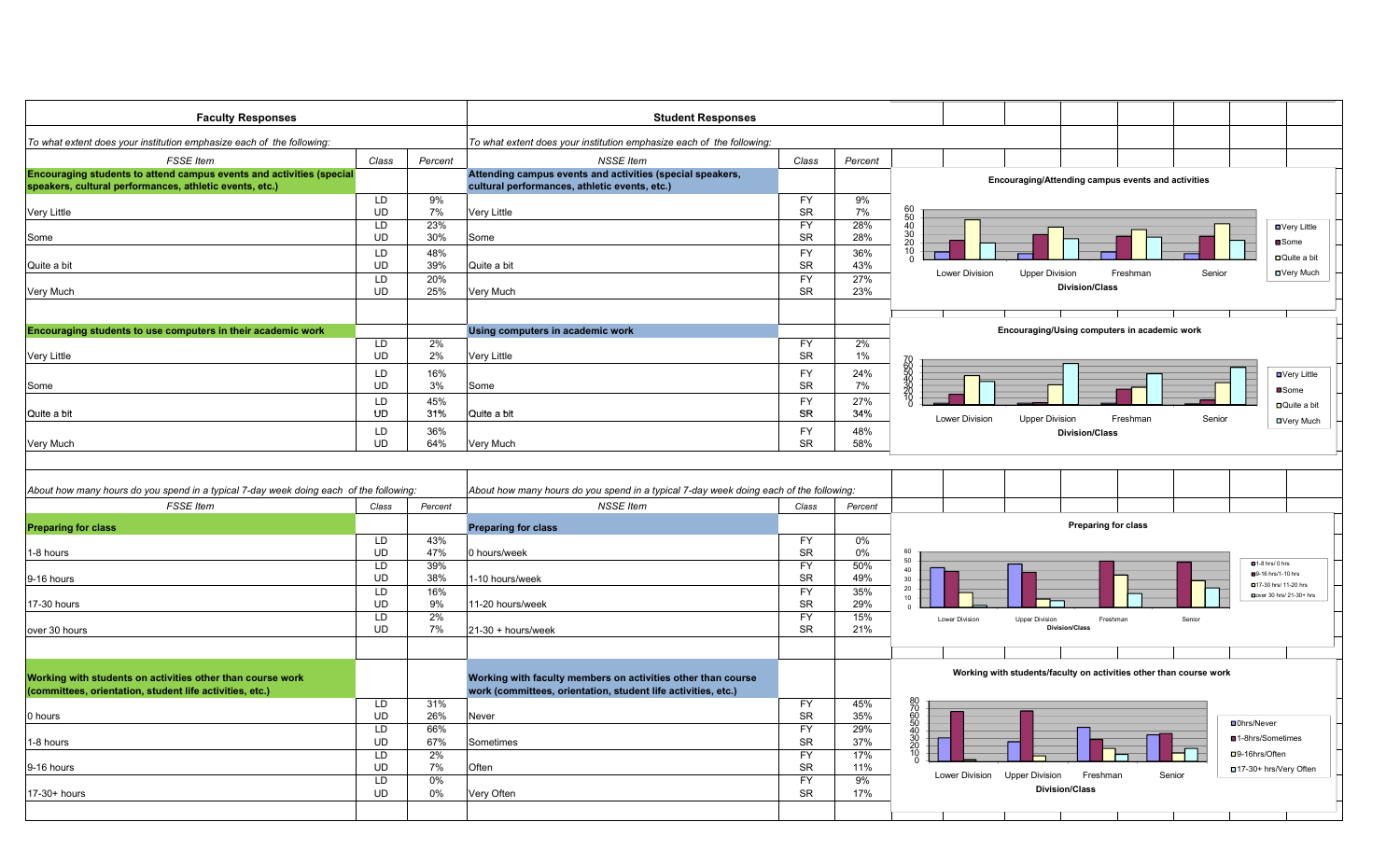| <b>Faculty Responses</b>                                                         |                        |            | <b>Student Responses</b>                                                                                                       |                        |            |                                                                                        |
|----------------------------------------------------------------------------------|------------------------|------------|--------------------------------------------------------------------------------------------------------------------------------|------------------------|------------|----------------------------------------------------------------------------------------|
| About what percent of students in your selected course section do the following: |                        |            | In your experience at your institution during the current school year, about how often have you<br>done each of the following: |                        |            |                                                                                        |
| <b>FSSE</b> Item                                                                 | Class                  | Percent    | <b>NSSE</b> Item                                                                                                               | Class                  | Percent    | Frequently asked questions in class or contributed to class discussions                |
|                                                                                  |                        |            |                                                                                                                                |                        |            |                                                                                        |
| Frequently ask questions in class or contribute to class discussions             |                        |            | Asked questions in class or contributed to class discussions                                                                   |                        |            |                                                                                        |
|                                                                                  | <b>LD</b>              | 0%         |                                                                                                                                | <b>FY</b>              | 5%         |                                                                                        |
| None                                                                             | UD                     | 0%         | Never                                                                                                                          | <b>SR</b>              | $1\%$      |                                                                                        |
|                                                                                  | LD                     | 59%        |                                                                                                                                | <b>FY</b>              | 35%        | ■None / Never                                                                          |
| 1-24%                                                                            | UD                     | 33%        | Sometimes                                                                                                                      | <b>SR</b>              | 18%        | ■1-24% / Sometimes                                                                     |
|                                                                                  | LD                     | 16%        |                                                                                                                                | <b>FY</b>              | 35%        |                                                                                        |
| 25-49%                                                                           | UD                     | 21%        | Often                                                                                                                          | <b>SR</b>              | 26%        | Lower Division Upper Division<br>Freshman<br>Senior<br>□25-49% / Often                 |
|                                                                                  | LD                     | 25%        |                                                                                                                                | <b>FY</b>              | 25%        | □50-75% or higher/ Very Often                                                          |
| 50-75% or higher                                                                 | UD                     | 46%        | Very Often                                                                                                                     | <b>SR</b>              | 54%        | <b>Division/Class</b>                                                                  |
|                                                                                  |                        |            |                                                                                                                                |                        |            |                                                                                        |
| Frequently come to class without completing readings or                          |                        |            |                                                                                                                                |                        |            |                                                                                        |
| assignments                                                                      |                        |            | Come to class without completing readings or assignments                                                                       |                        |            | Frequently come to class without completing readings or assignments                    |
|                                                                                  | LD                     | 5%         |                                                                                                                                | <b>FY</b>              | 38%        |                                                                                        |
| None                                                                             | <b>UD</b>              | 8%         | Never                                                                                                                          | <b>SR</b>              | 27%        | 60<br>540<br>30<br>20                                                                  |
|                                                                                  | LD                     | 30%        |                                                                                                                                | <b>FY</b>              | 52%        | <b>□</b> None / Never                                                                  |
| $1 - 24%$                                                                        | <b>UD</b>              | 31%        | Sometimes                                                                                                                      | <b>SR</b>              | 51%        | ■1-24% / Sometimes                                                                     |
|                                                                                  | LD<br><b>UD</b>        | 16%<br>33% |                                                                                                                                | FY<br><b>SR</b>        | 7%<br>13%  | □25-49% / Often                                                                        |
| 25-49%                                                                           | LD                     | 49%        | Often                                                                                                                          | <b>FY</b>              | 3%         | Lower Division Upper Division<br>Freshman<br>Senior<br>□50-75% or higher/ Very Often   |
| 50-75% or higher                                                                 | <b>UD</b>              | 28%        | Very Often                                                                                                                     | <b>SR</b>              | 9%         | <b>Division/Class</b>                                                                  |
|                                                                                  |                        |            |                                                                                                                                |                        |            |                                                                                        |
|                                                                                  |                        |            |                                                                                                                                |                        |            |                                                                                        |
|                                                                                  |                        |            |                                                                                                                                |                        |            |                                                                                        |
| Occasionally use e-mail to communicate with you                                  |                        |            | Used e-mail to communicate with an instructor                                                                                  |                        |            | Occasionally use e-mail to communicate with you                                        |
|                                                                                  | LD                     | 5%         |                                                                                                                                | <b>FY</b>              | 3%         |                                                                                        |
| None                                                                             | <b>UD</b>              | 2%         | Never                                                                                                                          | <b>SR</b>              | 1%         | 70                                                                                     |
| 1-24%                                                                            | <b>LD</b><br><b>UD</b> | 57%<br>36% |                                                                                                                                | <b>FY</b><br><b>SR</b> | 27%<br>12% | 60<br>None / Never<br>50                                                               |
|                                                                                  | LD                     | 11%        | Sometimes                                                                                                                      | <b>FY</b>              | 30%        | ■1-24% / Sometimes<br>40<br>30<br>□25-49% / Often                                      |
| 25-49%                                                                           | UD                     | 23%        | Often                                                                                                                          | <b>SR</b>              | 28%        | 20<br>□50-75% or higher/ Very Often<br>10                                              |
|                                                                                  | LD                     | 27%        |                                                                                                                                | <b>FY</b>              | 40%        |                                                                                        |
| 50-75% or higher                                                                 | UD                     | 40%        | Very Often                                                                                                                     | <b>SR</b>              | 59%        | Lower Division<br>Senior<br><b>Upper Division</b><br>Freshman<br><b>Division/Class</b> |
|                                                                                  |                        |            |                                                                                                                                |                        |            |                                                                                        |
| Occasionally discuss grades or assignments with you                              |                        |            | Discussed grades or assignments with an instructor                                                                             |                        |            |                                                                                        |
|                                                                                  | LD                     | 0%         |                                                                                                                                | <b>FY</b>              | 7%         | Occasionally discuss grades or assignments with you/instructor                         |
| None                                                                             | UD                     | 2%         | Never                                                                                                                          | SR                     | 2%         |                                                                                        |
|                                                                                  | LD                     | 55%        |                                                                                                                                | FY                     | 28%        |                                                                                        |
| $1 - 24%$                                                                        | <b>UD</b>              | 30%        | Sometimes                                                                                                                      | <b>SR</b>              | 26%        | <b>□</b> None / Never                                                                  |
|                                                                                  | <b>LD</b>              | 23%        |                                                                                                                                | <b>FY</b>              | 37%        | ■1-24% / Sometimes                                                                     |
| 25-49%                                                                           | <b>UD</b>              | 38%        | Often                                                                                                                          | <b>SR</b>              | 33%        | □25-49% / Often<br>Lower Division Upper Division<br>Freshman<br>Senior                 |
|                                                                                  | LD<br>UD               | 23%<br>30% |                                                                                                                                | <b>FY</b><br><b>SR</b> | 28%        | □50-75% or higher/ Very Often                                                          |
| 50-75% or higher                                                                 |                        |            | Very Often                                                                                                                     |                        | 39%        | <b>Division/Class</b>                                                                  |
|                                                                                  |                        |            |                                                                                                                                |                        |            |                                                                                        |
|                                                                                  |                        |            |                                                                                                                                |                        |            |                                                                                        |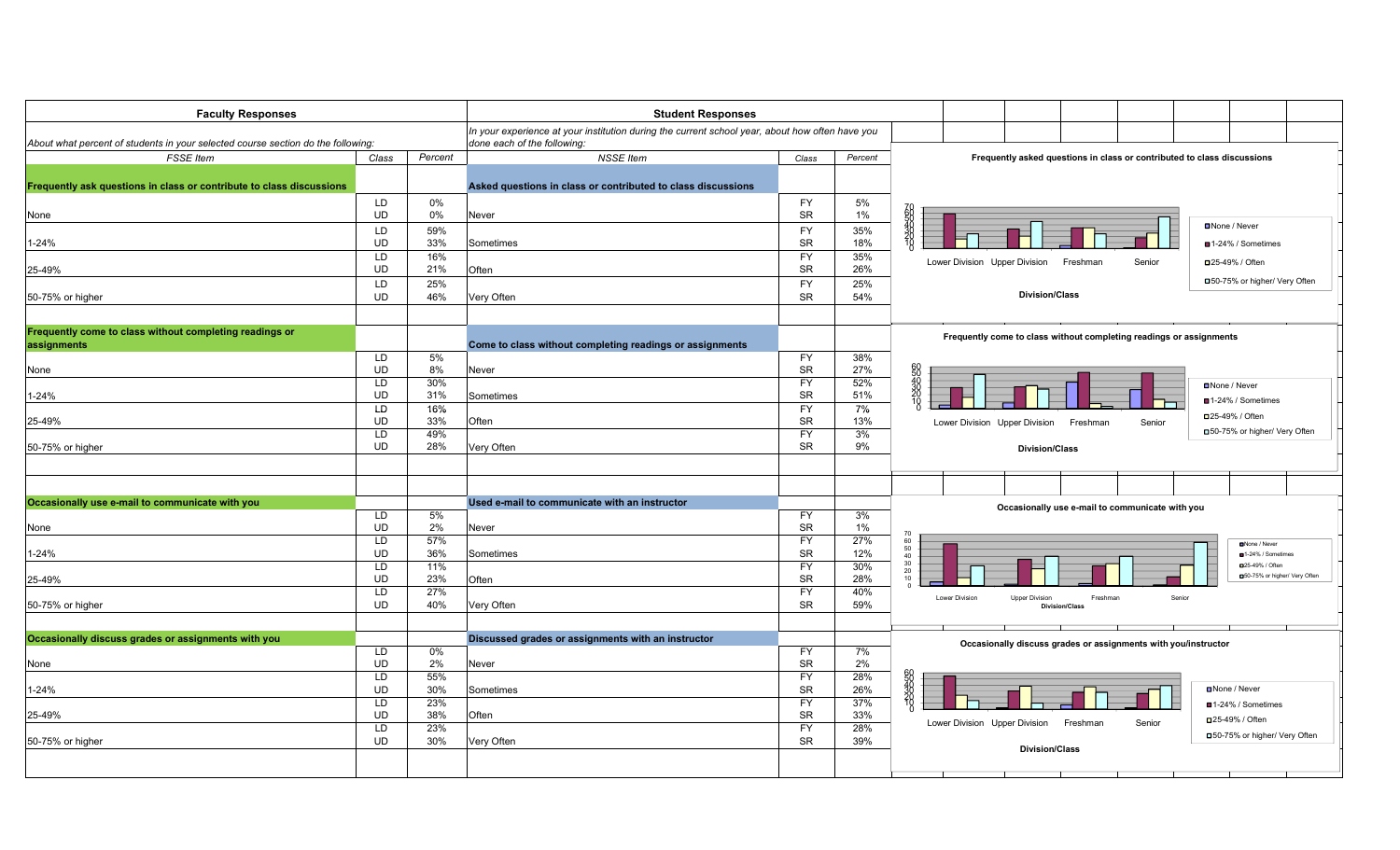| <b>Faculty Responses</b>                                                         |                 | <b>Student Responses</b> |                                                                                                                                |                 |         |                                                                                        |
|----------------------------------------------------------------------------------|-----------------|--------------------------|--------------------------------------------------------------------------------------------------------------------------------|-----------------|---------|----------------------------------------------------------------------------------------|
| About what percent of students in your selected course section do the following: |                 |                          | In your experience at your institution during the current school year, about how often<br>have you done each of the following: |                 |         |                                                                                        |
| <b>FSSE</b> Item                                                                 | Class           | Percent                  | <b>NSSE Item</b>                                                                                                               | Class           | Percent |                                                                                        |
| At least once, talk about career plans with you                                  |                 |                          | Talked about career plans with a faculty member or advisor                                                                     |                 |         |                                                                                        |
|                                                                                  | <b>LD</b>       | 5%                       |                                                                                                                                | <b>FY</b>       | 20%     | Talked about career plans with student/faculty member                                  |
| None                                                                             | <b>UD</b>       | 5%                       | Never                                                                                                                          | <b>SR</b>       | 7%      |                                                                                        |
|                                                                                  | LD              | 66%                      |                                                                                                                                | <b>FY</b>       | 39%     | 70                                                                                     |
| $-24%$                                                                           | <b>UD</b>       | 43%                      | Sometimes                                                                                                                      | <b>SR</b>       | 37%     | 60<br>50<br>40<br>30<br>20<br>20<br>10<br>None / Never                                 |
|                                                                                  | LD              | 9%                       |                                                                                                                                | <b>FY</b>       |         | ■1-24% / Sometimes<br>■25-49% / Often                                                  |
|                                                                                  |                 |                          |                                                                                                                                | <b>SR</b>       | 24%     | □50-75% or higher/ Very Often                                                          |
| 25-49%                                                                           | <b>UD</b><br>LD | 22%<br>20%               | Often                                                                                                                          | $\overline{FY}$ | 33%     |                                                                                        |
|                                                                                  |                 |                          |                                                                                                                                |                 | 16%     | Lower Division<br><b>Upper Division</b><br>Freshmar<br>Senior                          |
| 50-75% or higher                                                                 | <b>UD</b>       | 30%                      | Very Often                                                                                                                     | <b>SR</b>       | 24%     | <b>Division/Class</b>                                                                  |
| At least once, discuss ideas from readings or                                    |                 |                          | Discussed ideas from your readings or classes                                                                                  |                 |         |                                                                                        |
| classes with you outside of class                                                |                 |                          | with faculty members outside of class                                                                                          |                 |         | Discussed ideas from your readings or classes with faculty members outside of<br>class |
|                                                                                  | LD              | 14%                      |                                                                                                                                | <b>FY</b>       | 30%     |                                                                                        |
| None                                                                             | <b>UD</b>       | 10%                      | Never                                                                                                                          | <b>SR</b>       | 25%     |                                                                                        |
|                                                                                  | LD              | 61%                      |                                                                                                                                | <b>FY</b>       | 32%     |                                                                                        |
| 1-24%                                                                            | <b>UD</b>       | 46%                      | Sometimes                                                                                                                      | <b>SR</b>       | 38%     | <b>BC</b><br>PAC<br><b>□</b> None / Never                                              |
|                                                                                  | LD              | 9%                       |                                                                                                                                | <b>FY</b>       | 22%     | ■1-24% / Sometimes                                                                     |
| 25-49%                                                                           | <b>UD</b>       | 30%                      | Often                                                                                                                          | <b>SR</b>       | 22%     | Lower Division Upper Division<br>Freshman<br>Senior<br>□25-49% / Often                 |
|                                                                                  | <b>LD</b>       | 16%                      |                                                                                                                                | <b>FY</b>       | 16%     | □50-75% or higher/ Very Often                                                          |
| 50-75% or higher                                                                 | <b>UD</b>       | 15%                      | Very Often                                                                                                                     | <b>SR</b>       | 15%     | <b>Division/Class</b>                                                                  |
|                                                                                  |                 |                          |                                                                                                                                |                 |         |                                                                                        |
| How often do students in your selected course section engage in the following:   |                 |                          | In your experience at your institution during the current school year, about how often<br>have you done each of the following. |                 |         |                                                                                        |
| <b>FSSE</b> Item                                                                 | Class           | Percent                  | <b>NSSE Item</b>                                                                                                               | Class           | Percent |                                                                                        |
| Worked with other students on projects during class                              |                 |                          | Worked with other students on projects during class                                                                            |                 |         |                                                                                        |
|                                                                                  | LD              | 18%                      |                                                                                                                                | <b>FY</b>       | 10%     | Worked with other students on projects during class                                    |
| Never                                                                            | <b>UD</b>       | 3%                       | Never                                                                                                                          | <b>SR</b>       | 11%     |                                                                                        |
|                                                                                  | LD              | 45%                      |                                                                                                                                | <b>FY</b>       | 36%     |                                                                                        |
| Sometimes                                                                        | UD              | 31%                      | Sometimes                                                                                                                      | <b>SR</b>       | 33%     | <b>D</b> Never<br>Sometimes                                                            |
|                                                                                  | LD              | 30%                      |                                                                                                                                | <b>FY</b>       | 39%     | $\Box$ Ofter                                                                           |
| Often                                                                            | UD              | 33%                      | Often                                                                                                                          | <b>SR</b>       | 34%     | <b>D</b> Very Often                                                                    |
|                                                                                  | LD              | 7%                       |                                                                                                                                | <b>FY</b>       | 16%     |                                                                                        |
| Very Often                                                                       | <b>UD</b>       | 33%                      | Very Often                                                                                                                     | SR              | 22%     | Lower Division<br><b>Upper Division</b><br>Freshman                                    |
|                                                                                  |                 |                          |                                                                                                                                |                 |         | <b>Division/Class</b>                                                                  |
| Participated in a community based project (e.g., service learning) as            |                 |                          | Participated in a community-based project as part of a regular                                                                 |                 |         | Participated in a community-based project as part of a regular course                  |
| part of your course                                                              |                 |                          | course                                                                                                                         |                 |         |                                                                                        |
|                                                                                  | LD              | 70%                      |                                                                                                                                | <b>FY</b>       | 52%     |                                                                                        |
| Never                                                                            | <b>UD</b>       | 46%                      | Never                                                                                                                          | <b>SR</b>       | 44%     |                                                                                        |
|                                                                                  | LD              | 20%                      |                                                                                                                                | <b>FY</b>       | 29%     | $\blacksquare$ Never                                                                   |
| Sometimes                                                                        | <b>UD</b>       | 20%                      | Sometimes                                                                                                                      | <b>SR</b>       | 30%     |                                                                                        |
|                                                                                  | LD              | 7%                       |                                                                                                                                | <b>FY</b>       | 10%     | ■Sometimes                                                                             |
| Often                                                                            | <b>UD</b>       | 16%                      | Often                                                                                                                          | <b>SR</b>       | 17%     | $\Box$ Often                                                                           |
|                                                                                  | LD              | 2%                       |                                                                                                                                | <b>FY</b>       | 9%      | □Very Often<br><b>Lower Division</b><br><b>Upper Division</b><br>Senior<br>Freshman    |
| Very Often                                                                       | <b>UD</b>       | 18%                      | Very Often                                                                                                                     | <b>SR</b>       | 9%      | <b>Division/Class</b>                                                                  |
|                                                                                  |                 |                          |                                                                                                                                |                 |         |                                                                                        |
|                                                                                  |                 |                          |                                                                                                                                |                 |         |                                                                                        |
|                                                                                  |                 |                          |                                                                                                                                |                 |         |                                                                                        |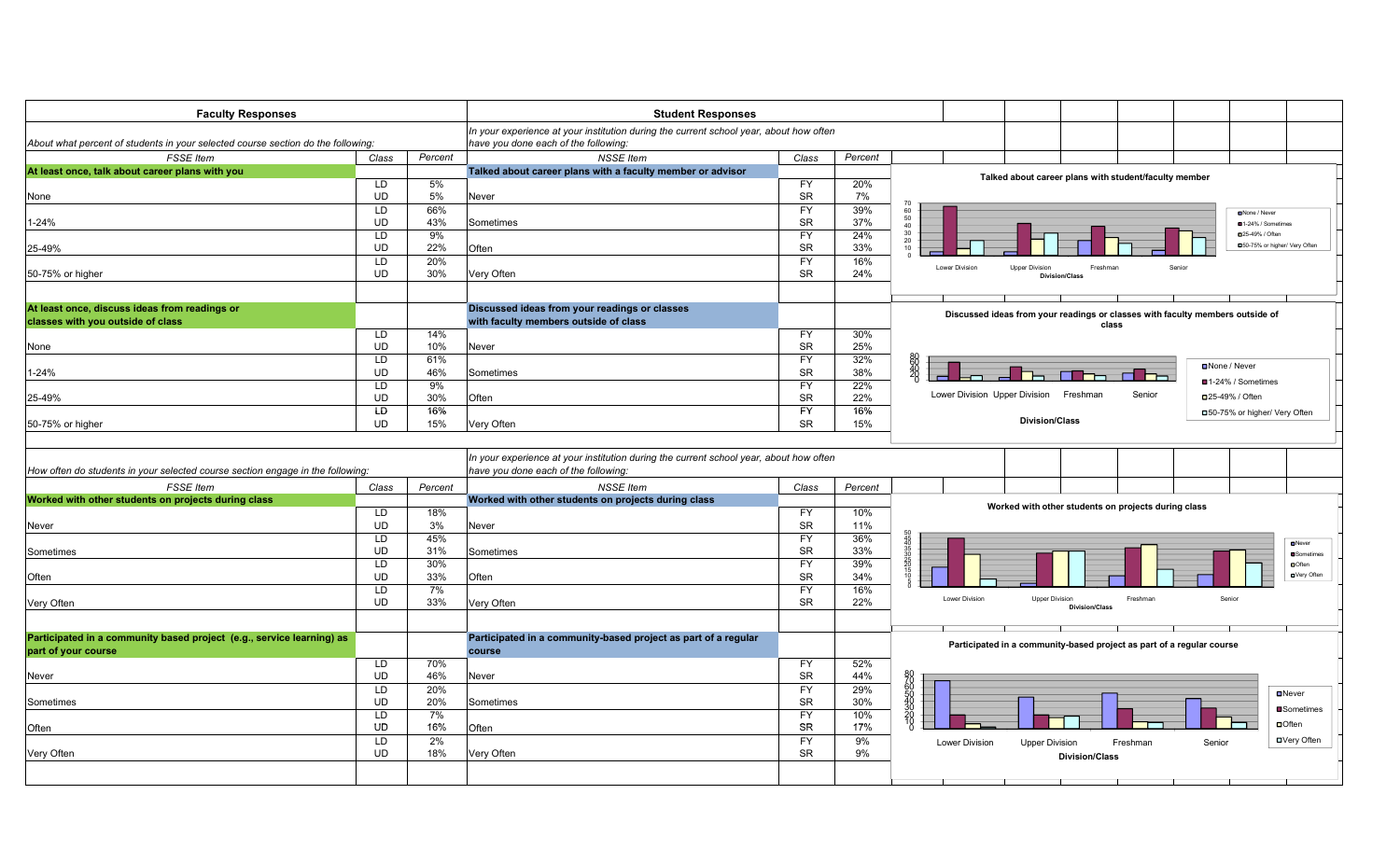| <b>Faculty Responses</b>                                                                                   |                 |            | <b>Student Responses</b>                                                                                   |                        |            |                                                     |                                                                                |
|------------------------------------------------------------------------------------------------------------|-----------------|------------|------------------------------------------------------------------------------------------------------------|------------------------|------------|-----------------------------------------------------|--------------------------------------------------------------------------------|
|                                                                                                            |                 |            | In your experience at your institution during the current school year, about how often                     |                        |            |                                                     |                                                                                |
| How often do students in your selected course section engage in the following:                             |                 |            | have you done each of the following:                                                                       |                        |            |                                                     |                                                                                |
| <b>FSSE</b> Item                                                                                           | Class           | Percent    | <b>NSSE</b> Item                                                                                           | Class                  | Percent    |                                                     |                                                                                |
| Use an electronic medium (listserv, chat group, Internet, instant                                          |                 |            | Use an electronic medium (listserv, chat group, Internet, instant                                          |                        |            |                                                     | Use an electronic medium to discuss or complete an assignment                  |
| messaging, etc.) to discuss or complete an assignment                                                      |                 |            | messaging, etc.) to discuss or complete an assignment                                                      |                        |            |                                                     |                                                                                |
| Never                                                                                                      | LD<br><b>UD</b> | 32%<br>21% | Never                                                                                                      | <b>FY</b><br><b>SR</b> | 16%<br>7%  | 50<br>40                                            |                                                                                |
|                                                                                                            | LD              | 30%        |                                                                                                            | <b>FY</b>              | 30%        | 30                                                  | $D$ Never                                                                      |
| Sometimes                                                                                                  | <b>UD</b>       | 23%        | Sometimes                                                                                                  | <b>SR</b>              | 20%        | 20<br>10                                            | ■Sometimes                                                                     |
|                                                                                                            | LD<br><b>UD</b> | 18%<br>30% |                                                                                                            | <b>FY</b><br><b>SR</b> | 29%        | $\Omega$                                            | $\Box$ Often                                                                   |
| Often                                                                                                      | LD              | 20%        | Often                                                                                                      | <b>FY</b>              | 29%<br>25% | <b>Lower Division</b>                               | Freshman<br><b>□</b> Very Often<br><b>Upper Division</b><br>Senior             |
| Very Often                                                                                                 | <b>UD</b>       | 26%        | Very Often                                                                                                 | <b>SR</b>              | 44%        |                                                     | <b>Division/Class</b>                                                          |
|                                                                                                            |                 |            |                                                                                                            |                        |            |                                                     |                                                                                |
| Receive prompt feedback (written or oral) from you on their academic                                       |                 |            | Receive prompt feedback from faculty on your academic                                                      |                        |            |                                                     |                                                                                |
| performance                                                                                                |                 |            | performance (written or oral)                                                                              |                        |            |                                                     | Receive prompt feedback on academic performance                                |
|                                                                                                            | LD              | 0%         |                                                                                                            | FY                     | 8%         |                                                     |                                                                                |
| Never                                                                                                      | <b>UD</b><br>LD | 0%<br>16%  | Never                                                                                                      | <b>SR</b><br><b>FY</b> | 4%<br>28%  | 60<br>50<br>40<br>30<br>20<br>10                    | $\square$ Never                                                                |
| Sometimes                                                                                                  | <b>UD</b>       | 8%         | Sometimes                                                                                                  | <b>SR</b>              | 20%        |                                                     | ■Sometimes                                                                     |
|                                                                                                            | LD              | 30%        |                                                                                                            | <b>FY</b>              | 39%        |                                                     | <b>D</b> Often                                                                 |
| Often                                                                                                      | <b>UD</b>       | 46%        | Often                                                                                                      | <b>SR</b>              | 43%        | Lower Division                                      | <b>Upper Division</b><br>Freshman<br>Senior                                    |
|                                                                                                            | LD              | 53%        |                                                                                                            | <b>FY</b>              | 25%        |                                                     | <b>□</b> Very Often<br><b>Division/Class</b>                                   |
| Very Often                                                                                                 | <b>UD</b>       | 46%        | Very Often                                                                                                 | <b>SR</b>              | 32%        |                                                     |                                                                                |
|                                                                                                            |                 |            |                                                                                                            |                        |            |                                                     |                                                                                |
| Have serious conversations in your course with<br>students of a different race or ethnicity than their own |                 |            | Have serious conversations in your course with<br>students of a different race or ethnicity than their own |                        |            |                                                     | Have serious conversations in your course with students of a different race or |
|                                                                                                            | LD              | 12%        |                                                                                                            | FY.                    | 16%        |                                                     | ethnicity than their own                                                       |
| Never                                                                                                      | <b>UD</b>       | 8%         | Never                                                                                                      | <b>SR</b>              | 11%        |                                                     |                                                                                |
|                                                                                                            | LD              | 35%        |                                                                                                            | <b>FY</b>              | 35%        |                                                     | $D$ Never                                                                      |
| Sometimes                                                                                                  | <b>UD</b><br>LD | 31%<br>21% | Sometimes                                                                                                  | <b>SR</b><br><b>FY</b> | 35%<br>27% | $\begin{array}{c} 40 \\ 30 \\ 20 \\ 10 \end{array}$ | <b>Sometimes</b>                                                               |
| Often                                                                                                      | <b>UD</b>       | 38%        | Often                                                                                                      | <b>SR</b>              | 27%        | $\Omega$                                            | $\Box$ Often                                                                   |
|                                                                                                            | LD              | 33%        |                                                                                                            | <b>FY</b>              | 22%        | Lower Division                                      | <b>Upper Division</b><br>Freshman<br>Senior<br><b>□</b> Very Often             |
| Very Often                                                                                                 | <b>UD</b>       | 23%        | Very Often                                                                                                 | <b>SR</b>              | 27%        |                                                     | <b>Division/Class</b>                                                          |
|                                                                                                            |                 |            |                                                                                                            |                        |            |                                                     |                                                                                |
| Have serious conversations in your course with students who                                                |                 |            | Have serious conversations in your course with students who are                                            |                        |            |                                                     | Have serious conversations in your course with students who are very different |
| are very different from them in terms of their religious beliefs,                                          |                 |            | very different from them in terms of their religious beliefs,                                              |                        |            |                                                     | from them                                                                      |
| political opinions, or personal values                                                                     | LD              | 21%        | political opinions, or personal values                                                                     | FY                     | 18%        |                                                     |                                                                                |
| Never                                                                                                      | <b>UD</b>       | 12%        | Never                                                                                                      | <b>SR</b>              | 15%        |                                                     |                                                                                |
|                                                                                                            | LD              | 37%        |                                                                                                            | <b>FY</b>              | 34%        | 50<br>40<br>30<br>20<br>20<br>10                    | $\blacksquare$ Never                                                           |
| Sometimes                                                                                                  | <b>UD</b>       | 34%        | Sometimes                                                                                                  | SR                     | 30%        |                                                     | ■Sometimes                                                                     |
|                                                                                                            | LD              | 21%        |                                                                                                            | <b>FY</b>              | 28%        | Lower Division                                      | $\Box$ Often<br><b>Upper Division</b><br>Freshman<br>Senior                    |
| Often                                                                                                      | <b>UD</b>       | 39%        | Often                                                                                                      | <b>SR</b>              | 29%        |                                                     | <b>□</b> Very Often<br><b>Division/Class</b>                                   |
| Very Often                                                                                                 | LD<br><b>UD</b> | 21%<br>15% | Very Often                                                                                                 | <b>FY</b><br><b>SR</b> | 21%<br>27% |                                                     |                                                                                |
|                                                                                                            |                 |            |                                                                                                            |                        |            |                                                     |                                                                                |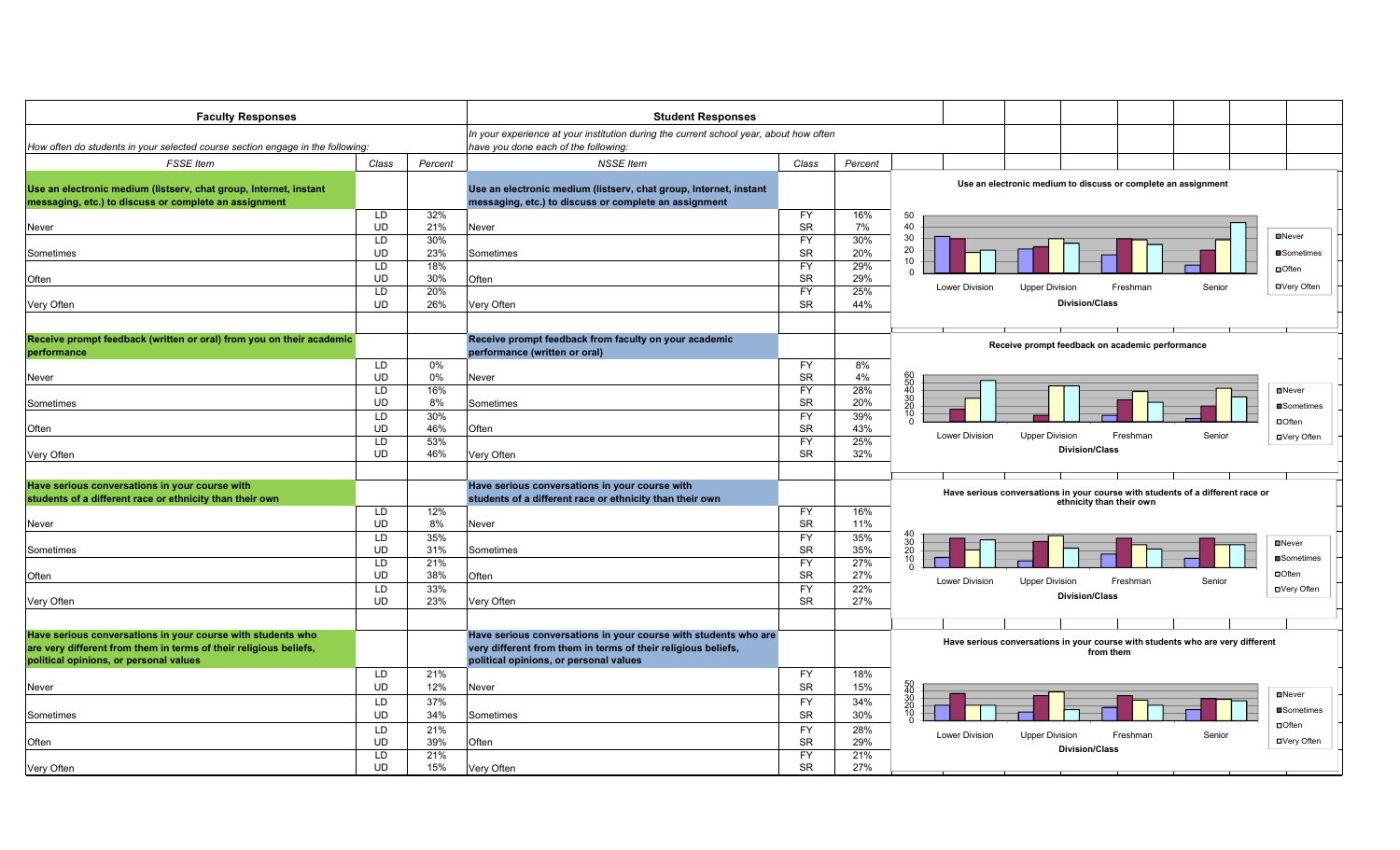| <b>Faculty Responses</b>                                                                    |                  |         | <b>Student Responses</b>                                                          |           |         |                                                               |                             |
|---------------------------------------------------------------------------------------------|------------------|---------|-----------------------------------------------------------------------------------|-----------|---------|---------------------------------------------------------------|-----------------------------|
|                                                                                             |                  |         |                                                                                   |           |         |                                                               |                             |
| In your selected course section, about how much reading and writing do you assign students? |                  |         | During the current school year, about how much reading and writing have you done? |           |         |                                                               |                             |
| <b>FSSE Item</b>                                                                            | Class            | Percent | <b>NSSE Item</b>                                                                  | Class     | Percent |                                                               |                             |
| Number of written papers or reports 20 pages or more                                        |                  |         | Number of written papers or reports 20 pages or more                              |           |         | Number of written papers or reports 20 pages or more          |                             |
|                                                                                             | LD.              | 93%     |                                                                                   | <b>FY</b> | 77%     |                                                               |                             |
| None                                                                                        | <b>UD</b>        | 75%     | None                                                                              | SR        | 62%     | 100                                                           | $\n  None\n$                |
|                                                                                             | <b>LD</b>        | 5%      |                                                                                   | <b>FY</b> | 13%     | 80                                                            |                             |
|                                                                                             | <b>UD</b>        | 17%     | Between 1 and 4                                                                   | <b>SR</b> | 29%     | 60                                                            | ■1/ Between 1 and 4         |
|                                                                                             | LD.              | 2%      |                                                                                   | <b>FY</b> | 9%      | 40                                                            |                             |
| $2$ to $3$                                                                                  | <b>UD</b>        | 8%      | Between 5 and 10                                                                  | <b>SR</b> | 7%      | 20                                                            | □2 to 3/Between<br>5 and 10 |
|                                                                                             | LD.              | 0%      |                                                                                   | <b>FY</b> | 1%      |                                                               |                             |
| 4 to 6                                                                                      | <b>UD</b>        | 0%      | Between 11 and 20                                                                 | <b>SR</b> | 1%      |                                                               | □4 to 6/ Between            |
|                                                                                             | LD.              | $0\%$   |                                                                                   | <b>FY</b> | 0%      | Lower Division<br><b>Upper Division</b><br>Freshman<br>Senior | 11 and 20                   |
| More than 6                                                                                 | <b>UD</b>        | 0%      | More than 20                                                                      | <b>SR</b> | 1%      | <b>Division/Class</b>                                         | 6 or more/20                |
|                                                                                             |                  |         |                                                                                   |           |         |                                                               | or more                     |
| Number of written papers or reports between 5 and 19 pages                                  |                  |         |                                                                                   |           |         |                                                               |                             |
|                                                                                             |                  |         | Number of written papers or reports between 5 and 19 pages                        |           |         | Number of written papers or reports                           |                             |
|                                                                                             | LD.<br><b>UD</b> | 63%     |                                                                                   | <b>FY</b> | 29%     | between 5 and 19 pages                                        | $\n  None\n$                |
| None                                                                                        |                  | 31%     | None                                                                              | <b>SR</b> | 19%     |                                                               |                             |
|                                                                                             | LD               | 17%     |                                                                                   | FY        | 51%     |                                                               | ■1/ Between 1 and 4         |
|                                                                                             | <b>UD</b>        | 36%     | Between 1 and 4                                                                   | <b>SR</b> | 47%     | 70<br>50<br>50<br>30<br>30<br>30                              |                             |
|                                                                                             | LD               | 12%     |                                                                                   | <b>FY</b> | 18%     |                                                               | □2 to 3/Between             |
| $2$ to $3$                                                                                  | <b>UD</b>        | 25%     | Between 5 and 10                                                                  | SR        | 23%     |                                                               | 5 and 10                    |
|                                                                                             | LD               | 5%      |                                                                                   | <b>FY</b> | 1%      |                                                               | □4 to 6/ Between            |
| 4 to 6                                                                                      | <b>UD</b>        | 3%      | Between 11 and 20                                                                 | <b>SR</b> | 7%      | Lower Division<br><b>Upper Division</b><br>Freshman<br>Senior | 11 and 20                   |
|                                                                                             | LD               | 2%      |                                                                                   | <b>FY</b> | 0%      | <b>Division/Class</b>                                         | ■6 or more/20               |
| More than 6                                                                                 | <b>UD</b>        | 5%      | More than 20                                                                      | <b>SR</b> | 3%      |                                                               | or more                     |
|                                                                                             |                  |         |                                                                                   |           |         |                                                               |                             |
| Number of written papers or reports fewer than 5 pages                                      |                  |         | Number of written papers or reports fewer than 5 pages                            |           |         |                                                               |                             |
|                                                                                             | LD.              | 25%     |                                                                                   | <b>FY</b> | 5%      | Number of written papers or                                   |                             |
| None                                                                                        | <b>UD</b>        | 8%      | None                                                                              | <b>SR</b> | 7%      | reports fewer than 5 pages                                    | $\n  None\n$                |
|                                                                                             | LD.              | 9%      |                                                                                   | <b>FY</b> | 36%     |                                                               |                             |
|                                                                                             | <b>UD</b>        | 13%     | Between 1 and 4                                                                   | SR        | 44%     |                                                               | ■1/ Between 1 and 4         |
|                                                                                             | LD.              | 27%     |                                                                                   | <b>FY</b> | 48%     | $\begin{array}{c} 60 \\ 50 \\ 40 \end{array}$                 |                             |
| $2$ to $3$                                                                                  | <b>UD</b>        | 23%     | Between 5 and 10                                                                  | <b>SR</b> | 26%     | $\frac{30}{20}$                                               | □2 to 3/Between             |
|                                                                                             | <b>LD</b>        | 14%     |                                                                                   | <b>FY</b> | 9%      | 10                                                            | 5 and 10                    |
| 4 to 6                                                                                      | <b>UD</b>        | 33%     | Between 11 and 20                                                                 | <b>SR</b> | 15%     |                                                               | □4 to 6/ Between            |
|                                                                                             | LD.              | 25%     |                                                                                   | <b>FY</b> | 1%      | Lower Division<br><b>Upper Division</b><br>Freshman<br>Senior | 11 and 20                   |
| More than 6                                                                                 | <b>UD</b>        | 23%     | More than 20                                                                      | <b>SR</b> | 9%      | <b>Division/Class</b>                                         | 6 or more/20                |
|                                                                                             |                  |         |                                                                                   |           |         |                                                               | or more                     |
|                                                                                             |                  |         |                                                                                   |           |         |                                                               |                             |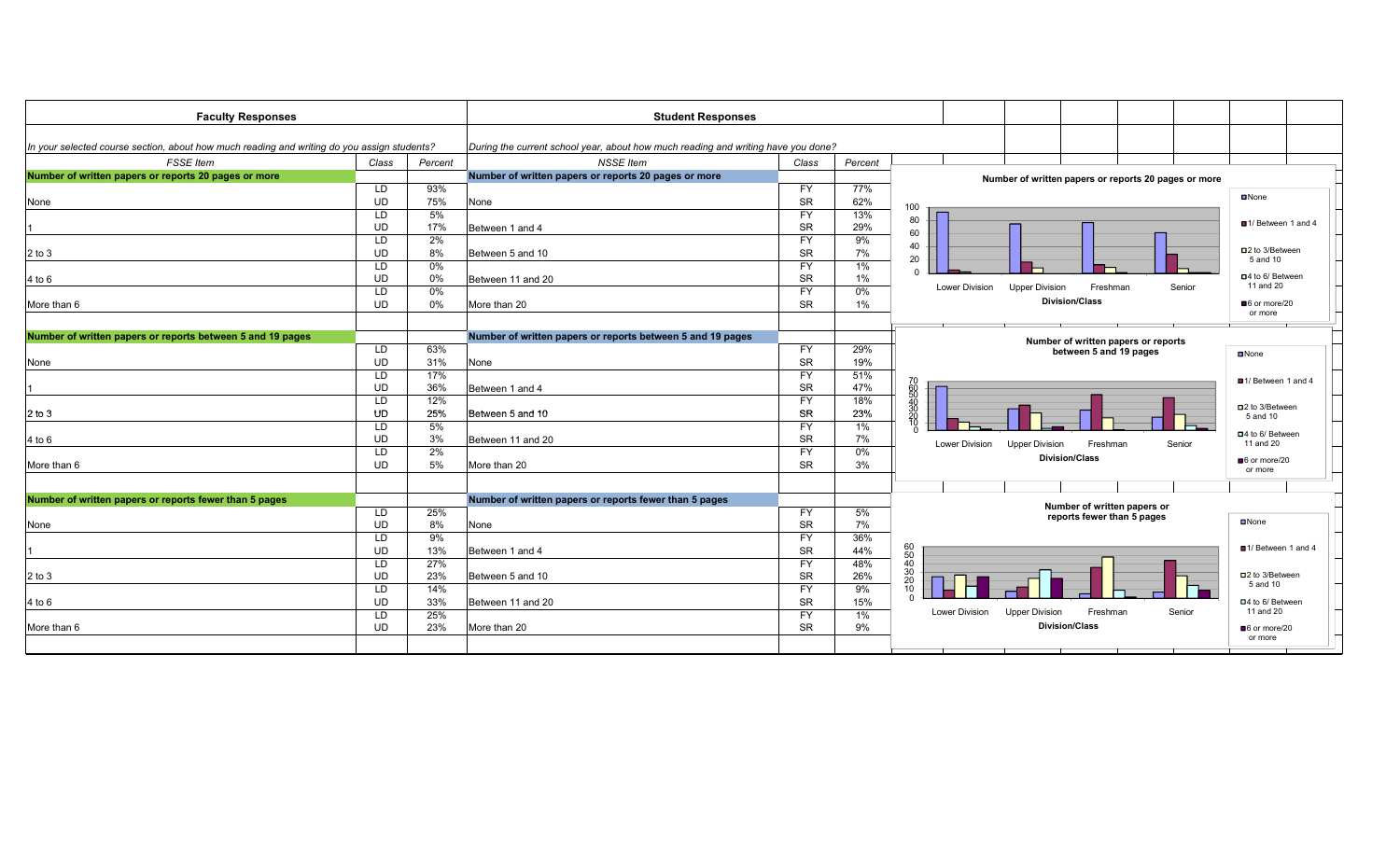| <b>Faculty Responses</b>                                                                                                    |           |            | <b>Student Responses</b>                                                                                    |                        |            |                                                                      |              |
|-----------------------------------------------------------------------------------------------------------------------------|-----------|------------|-------------------------------------------------------------------------------------------------------------|------------------------|------------|----------------------------------------------------------------------|--------------|
| In a typical week, how many homework problem sets do you require students in your selected<br>course section to complete?   |           |            | In a typical week how many homework problem sets do you complete?                                           |                        |            |                                                                      |              |
| <b>FSSE</b> Item                                                                                                            | Class     | Percent    | <b>NSSE Item</b>                                                                                            | Class                  | Percent    |                                                                      |              |
| Number of problem sets that take your students more than one hour                                                           |           |            | Number of problem sets that take your students more than one                                                |                        |            |                                                                      |              |
| to complete                                                                                                                 |           |            | hour to complete                                                                                            |                        |            | Number of problem sets that take your students more                  |              |
|                                                                                                                             | LD        | 39%        |                                                                                                             | FY                     | 9%         | than one hour to complete                                            |              |
| None                                                                                                                        | UD        | 32%        | None                                                                                                        | <b>SR</b>              | 13%        |                                                                      |              |
|                                                                                                                             | LD<br>UD  | 27%<br>45% |                                                                                                             | FY                     | 39%<br>35% |                                                                      |              |
| l to 2                                                                                                                      | LD        | 17%        | 1 to 2                                                                                                      | <b>SR</b><br>FY        | 25%        | 50<br>40<br>30<br>20<br><b>□</b> None                                |              |
| 3 to 4                                                                                                                      | UD        | 15%        | 3 to 4                                                                                                      | <b>SR</b>              | 31%        | $\blacksquare$ 1 to 2                                                |              |
|                                                                                                                             | LD        | 5%         |                                                                                                             | FY                     | 10%        | 10<br>$\Box$ 3 to 4                                                  |              |
| 5 to 6                                                                                                                      | <b>UD</b> | 2%         | 5 to 6                                                                                                      | <b>SR</b>              | 13%        | $\Box 5$ to 6                                                        |              |
|                                                                                                                             | LD        | 12%        |                                                                                                             | FY                     | 17%        | Lower Division Upper Division<br>Freshman<br>Senior                  |              |
| More than 6                                                                                                                 | <b>UD</b> | 7%         | More than 6                                                                                                 | <b>SR</b>              | 9%         | <b>Division/Class</b>                                                | ■More than 6 |
|                                                                                                                             |           |            |                                                                                                             |                        |            |                                                                      |              |
| Number of problem sets that take your students less than one hour to                                                        |           |            | Number of problem sets that take your students less than one                                                |                        |            | Number of problem sets that take less than one hour to complete      |              |
| complete                                                                                                                    |           |            | hour to complete                                                                                            |                        |            |                                                                      |              |
|                                                                                                                             | LD        | 33%        |                                                                                                             | <b>FY</b>              | 16%        | 50                                                                   |              |
| None                                                                                                                        | <b>UD</b> | 42%        | None                                                                                                        | <b>SR</b>              | 17%        | 40<br><b>D</b> None                                                  |              |
|                                                                                                                             | LD<br>UD  | 46%<br>32% |                                                                                                             | <b>FY</b><br><b>SR</b> | 34%<br>41% | 30<br>$\blacksquare$ 1 to 2                                          |              |
| l to 2                                                                                                                      | LD        | 8%         | 1 to 2                                                                                                      | FY                     | 24%        | 20                                                                   |              |
| 3 to 4                                                                                                                      | <b>UD</b> | 10%        | 3 to 4                                                                                                      | <b>SR</b>              | 27%        | $\Box$ 3 to 4<br>10                                                  |              |
|                                                                                                                             | LD        | 0%         |                                                                                                             | FY                     | 12%        | $\Box 5$ to 6                                                        |              |
| 5 to 6                                                                                                                      | UD        | 7%         | $5$ to $6$                                                                                                  | <b>SR</b>              | 6%         | Lower Division<br><b>Upper Division</b><br>Freshman<br>Senior        | More than 6  |
|                                                                                                                             | LD        | 13%        |                                                                                                             | FY                     | 14%        | <b>Division/Class</b>                                                |              |
| More than 6                                                                                                                 | <b>UD</b> | 10%        | More than 6                                                                                                 | <b>SR</b>              | 9%         |                                                                      |              |
|                                                                                                                             |           |            |                                                                                                             |                        |            |                                                                      |              |
| In your selected course section, how much emphasis do you place on engaging students<br>to each of these mental activities? |           |            | During the current school year, how much has your coursework emphasized the<br>following mental activities? |                        |            |                                                                      |              |
| <b>FSSE</b> Item                                                                                                            | Class     | Percent    | <b>NSSE Item</b>                                                                                            | Class                  | Percent    |                                                                      |              |
|                                                                                                                             |           |            |                                                                                                             |                        |            | Memorizing facts, ideas, or methods from your course and readings    |              |
| Memorizing facts, ideas, or methods from your course and readings                                                           |           |            | Memorizing facts, ideas, or methods from your course and                                                    |                        |            |                                                                      |              |
| so students can repeat them pretty much in the same form                                                                    |           |            | readings                                                                                                    |                        |            |                                                                      |              |
|                                                                                                                             | LD        | 26%        |                                                                                                             | FY                     | 10%        | 60<br>50<br>■Very Little/Often                                       |              |
| Very little                                                                                                                 | UD        | 34%        | Very Little                                                                                                 | <b>SR</b>              | 6%         | 40<br><b>■</b> Some                                                  |              |
|                                                                                                                             | LD<br>UD  | 48%<br>46% |                                                                                                             | <b>FY</b><br><b>SR</b> | 35%<br>29% | 30<br><b>□</b> Quite a bit                                           |              |
| Some                                                                                                                        | LD        | 12%        | Some                                                                                                        | FY                     | 31%        | 20<br>10                                                             |              |
| Quite a bit                                                                                                                 | UD        | 17%        | Quite a bit                                                                                                 | <b>SR</b>              | 34%        | □Very much<br>$\Omega$                                               |              |
|                                                                                                                             | LD        | 14%        |                                                                                                             | FY                     | 24%        | <b>Upper Division</b><br>Freshman<br>Senior<br><b>Lower Division</b> |              |
| Very much                                                                                                                   | UD        | 3%         | Very much                                                                                                   | <b>SR</b>              | 32%        | <b>Division/Class</b>                                                |              |
|                                                                                                                             |           |            |                                                                                                             |                        |            |                                                                      |              |
|                                                                                                                             |           |            |                                                                                                             |                        |            |                                                                      |              |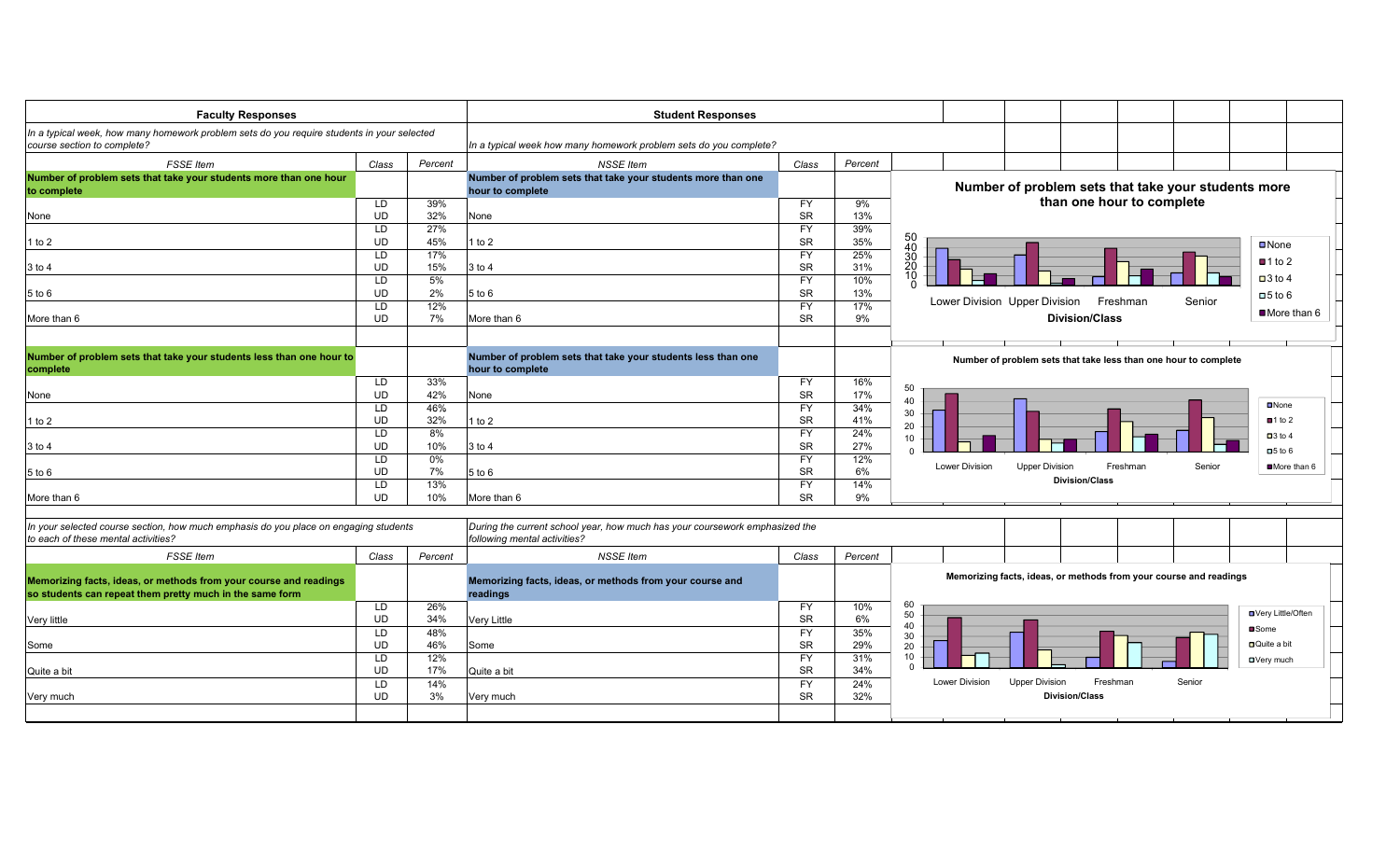| <b>Faculty Responses</b>                                                                                                    |           |         | <b>Student Responses</b>                                                                                    |           |         |                                                                                     |
|-----------------------------------------------------------------------------------------------------------------------------|-----------|---------|-------------------------------------------------------------------------------------------------------------|-----------|---------|-------------------------------------------------------------------------------------|
| In your selected course section, how much emphasis do you place on engaging students to each of<br>these mental activities? |           |         | During the current school year, how much has your coursework emphasized the<br>following mental activities? |           |         |                                                                                     |
| <b>FSSE</b> Item                                                                                                            | Class     | Percent | <b>NSSE</b> Item                                                                                            | Class     | Percent |                                                                                     |
| Analyzing the basic elements of an idea, experience or theory                                                               |           |         | Analyzing the basic elements of an idea, experience or theory                                               |           |         | Analyzing the basic elements of an idea, experience, or theory                      |
|                                                                                                                             | LD        | 0%      |                                                                                                             | <b>FY</b> | 6%      |                                                                                     |
| Very little                                                                                                                 | <b>UD</b> | $0\%$   | Very Little                                                                                                 | SR        | 3%      | 60                                                                                  |
|                                                                                                                             | LD        | 7%      |                                                                                                             | <b>FY</b> | 27%     | 50<br><b>OVery Little</b>                                                           |
| Some                                                                                                                        | UD        | 7%      | Some                                                                                                        | <b>SR</b> | 13%     | 40<br><b>u</b> Some<br>30                                                           |
|                                                                                                                             | LD        | 36%     |                                                                                                             | <b>FY</b> | 40%     | <b>D</b> Quite a bit<br>20                                                          |
| Quite a bit                                                                                                                 | UD        | 39%     | Quite a bit                                                                                                 | SR        | 41%     | <b>O</b> Very much<br>10                                                            |
|                                                                                                                             | LD        | 57%     |                                                                                                             | <b>FY</b> | 27%     | Lower Division<br><b>Upper Division</b><br>Freshman<br>Senior                       |
| Very much                                                                                                                   | <b>UD</b> | 54%     | Very much                                                                                                   | <b>SR</b> | 42%     | <b>Division/Class</b>                                                               |
|                                                                                                                             |           |         |                                                                                                             |           |         |                                                                                     |
| In your selected course section, how much emphasis do you place on engaging students<br>to each of these mental activities? |           |         | During the current school year, how much has your coursework emphasized the<br>following mental activities? |           |         |                                                                                     |
| <b>FSSE</b> Item                                                                                                            | Class     | Percent | <b>NSSE</b> Item                                                                                            | Class     | Percent |                                                                                     |
| Synthesizing and organizing ideas, information, or experience into<br>new, more complex interpretations and relationships   |           |         | Synthesizing and organizing ideas, information, or experiences                                              |           |         | Synthesizing and organizing ideas, information, or experiences                      |
|                                                                                                                             | LD        | 3%      |                                                                                                             | <b>FY</b> | 7%      |                                                                                     |
| Very little                                                                                                                 | UD        | $0\%$   | Very little                                                                                                 | SR        | 3%      | 60<br>50<br>40<br>30<br>20<br>10                                                    |
|                                                                                                                             | LD        | 10%     |                                                                                                             | <b>FY</b> | 38%     | ■Very Little                                                                        |
| Some                                                                                                                        | UD        | 10%     | Some                                                                                                        | <b>SR</b> | 23%     | ■Some                                                                               |
|                                                                                                                             | LD        | 40%     |                                                                                                             | <b>FY</b> | 32%     | □ Quite a bit                                                                       |
| Quite a bit                                                                                                                 | <b>UD</b> | 38%     | Quite a bit                                                                                                 | SR        | 34%     | <b>Lower Division</b><br><b>Upper Division</b><br>Freshman<br>Senior<br>□ Very much |
|                                                                                                                             | LD        | 48%     |                                                                                                             | FY        | 22%     | <b>Division/Class</b>                                                               |
| Very much                                                                                                                   | <b>UD</b> | 52%     | Very much                                                                                                   | <b>SR</b> | 39%     |                                                                                     |
|                                                                                                                             |           |         |                                                                                                             |           |         |                                                                                     |
| Making judgments about the value of information, arguments<br>or methods                                                    |           |         | Making judgments about the value of information,<br>arguments or methods                                    |           |         | Making judgments about the value of information, arguments or methods               |
|                                                                                                                             | LD        | 5%      |                                                                                                             | <b>FY</b> | 10%     |                                                                                     |
| Very little                                                                                                                 | <b>UD</b> | 3%      | Very little                                                                                                 | <b>SR</b> | 6%      |                                                                                     |
|                                                                                                                             | LD        | 10%     |                                                                                                             | <b>FY</b> | 26%     |                                                                                     |
| Some                                                                                                                        | <b>UD</b> | 9%      | Some                                                                                                        | SR        | 22%     | <b>□</b> Very Little                                                                |
|                                                                                                                             | LD        | 37%     |                                                                                                             | <b>FY</b> | 37%     | 60<br>50<br>40<br>30<br>20<br>20<br>10<br>■Some                                     |
| Quite a bit                                                                                                                 | <b>UD</b> | 40%     | Quite a bit                                                                                                 | <b>SR</b> | 32%     | <b>□</b> Quite a bit<br>n                                                           |
|                                                                                                                             | LD        | 49%     |                                                                                                             | <b>FY</b> | 27%     | Lower Division<br><b>Upper Division</b><br>Freshman<br><b>OVery much</b><br>Senior  |
|                                                                                                                             | <b>UD</b> | 48%     |                                                                                                             | <b>SR</b> | 40%     | <b>Division/Class</b>                                                               |
| Very much                                                                                                                   |           |         | Very much                                                                                                   |           |         |                                                                                     |
|                                                                                                                             |           |         |                                                                                                             |           |         |                                                                                     |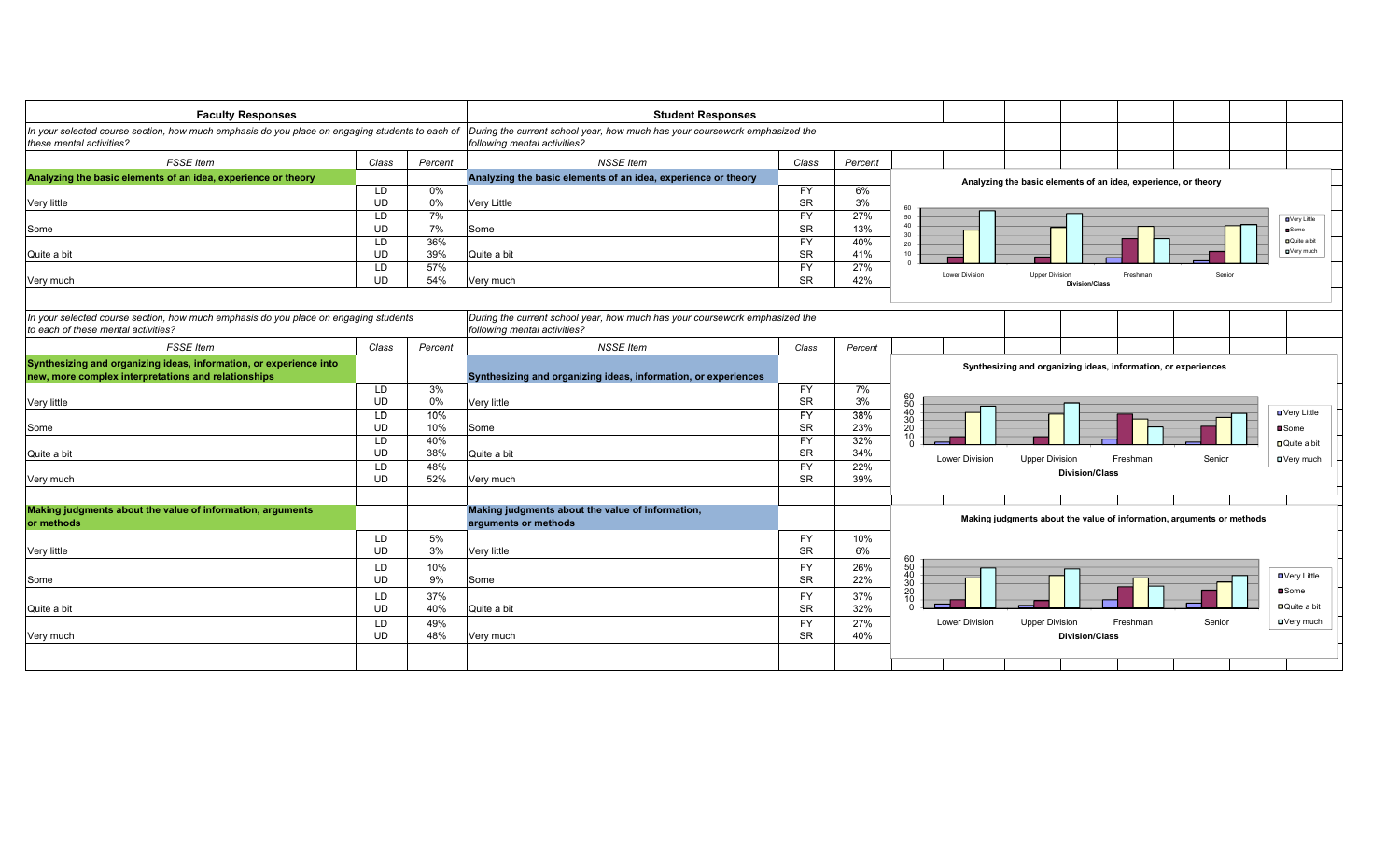| <b>Faculty Responses</b>                                                                                                   |                 |            | <b>Student Responses</b>                                                                                                                          |                        |            |                                               |                               |                                                            |                   |                                                             |
|----------------------------------------------------------------------------------------------------------------------------|-----------------|------------|---------------------------------------------------------------------------------------------------------------------------------------------------|------------------------|------------|-----------------------------------------------|-------------------------------|------------------------------------------------------------|-------------------|-------------------------------------------------------------|
| To what extent do you structure your selected course section so that students learn and<br>develop in the following areas: |                 |            | To what extent has your experience at this institution contributed to your knowledge,<br>skills, and personal development in the following areas: |                        |            |                                               |                               |                                                            |                   |                                                             |
| <b>FSSE Item</b>                                                                                                           | Class           | Percent    | <b>NSSE Item</b>                                                                                                                                  | Class                  | Percent    |                                               |                               |                                                            |                   |                                                             |
| Applying theories or concepts to practical problems or in new<br>situations                                                |                 |            | Applying theories or concepts to practical problems or in new<br>situations                                                                       |                        |            |                                               |                               | Applying theories or concepts to practical problems or     | in new situations |                                                             |
| Very little                                                                                                                | LD<br><b>UD</b> | 2%<br>0%   | Very little                                                                                                                                       | <b>FY</b><br><b>SR</b> | 6%<br>3%   |                                               |                               |                                                            |                   |                                                             |
| Some                                                                                                                       | LD<br><b>UD</b> | 7%<br>7%   | Some                                                                                                                                              | <b>FY</b><br><b>SR</b> | 30%<br>14% | 80<br>60<br>40<br>20<br>0                     |                               |                                                            |                   | ■ Very Little                                               |
| Quite a bit                                                                                                                | LD<br><b>UD</b> | 32%<br>25% | Quite a bit                                                                                                                                       | <b>FY</b><br><b>SR</b> | 34%<br>28% |                                               |                               |                                                            |                   | ■Some<br>$\Box$ Quite a bit                                 |
| Very much                                                                                                                  | LD<br>UD        | 59%<br>68% | Very much                                                                                                                                         | <b>FY</b><br><b>SR</b> | 30%<br>56% |                                               | Lower Division Upper Division | Freshman<br><b>Division/Class</b>                          | Senior            | □ Very much                                                 |
|                                                                                                                            |                 |            | <b>Writing clearly and effectively</b>                                                                                                            |                        |            |                                               |                               |                                                            |                   |                                                             |
| <b>Writing clearly and effectively</b><br>Very little                                                                      | LD<br><b>UD</b> | 17%<br>2%  | Very little                                                                                                                                       | <b>FY</b><br><b>SR</b> | 3%<br>4%   |                                               |                               | Writing clearly and effectively                            |                   |                                                             |
| Some                                                                                                                       | LD<br><b>UD</b> | 24%<br>29% | Some                                                                                                                                              | <b>FY</b><br>SR        | 26%<br>17% | 60<br>$50\,$<br>40                            |                               |                                                            |                   | <b>OVery Little</b>                                         |
| Quite a bit                                                                                                                | LD<br>UD        | 17%<br>34% | Quite a bit                                                                                                                                       | <b>FY</b><br><b>SR</b> | 27%<br>29% | $\begin{array}{c} 30 \\ 20 \\ 10 \end{array}$ |                               |                                                            |                   | <b>u</b> Some<br><b>D</b> Quite a bit<br><b>D</b> Very much |
| Very much                                                                                                                  | LD<br><b>UD</b> | 43%<br>34% | Very much                                                                                                                                         | <b>FY</b><br><b>SR</b> | 45%<br>51% | <b>Lower Division</b>                         |                               | <b>Upper Division</b><br>Freshman<br>Division/Clas         | Senio             |                                                             |
| <b>Speaking clearly and effectively</b>                                                                                    |                 |            | Speaking clearly and effectively                                                                                                                  |                        |            |                                               |                               | Speaking clearly and effectively                           |                   |                                                             |
| Very little                                                                                                                | LD<br>UD        | 22%<br>10% | Very little                                                                                                                                       | <b>FY</b><br><b>SR</b> | 4%<br>4%   |                                               |                               |                                                            |                   |                                                             |
| Some                                                                                                                       | LD<br><b>UD</b> | 34%<br>37% | Some                                                                                                                                              | <b>FY</b><br><b>SR</b> | 29%<br>16% | 60<br>50<br>30<br>30<br>20<br>10              |                               |                                                            |                   | ■Very Little<br><b>■Some</b>                                |
| Quite a bit                                                                                                                | LD<br><b>UD</b> | 12%<br>17% | Quite a bit                                                                                                                                       | <b>FY</b><br>SR        | 31%<br>28% |                                               | Lower Division                | <b>Upper Division</b><br>Freshman                          | Senior            | □ Quite a bit                                               |
| Very much                                                                                                                  | LD<br>UD        | 32%<br>36% | Very much                                                                                                                                         | <b>FY</b><br><b>SR</b> | 36%<br>51% |                                               |                               | <b>Division/Class</b>                                      |                   | □ Very much                                                 |
| Thinking critically and analytically                                                                                       |                 |            | Thinking critically and analytically                                                                                                              |                        |            |                                               |                               |                                                            |                   |                                                             |
|                                                                                                                            | LD              | 0%         |                                                                                                                                                   | <b>FY</b>              | 3%         |                                               |                               | Thinking critically and analytically                       |                   |                                                             |
| Very little                                                                                                                | <b>UD</b><br>LD | 0%<br>5%   | Very little                                                                                                                                       | <b>SR</b><br><b>FY</b> | 3%<br>18%  | 80                                            |                               |                                                            |                   |                                                             |
| Some                                                                                                                       | <b>UD</b>       | 2%         | Some                                                                                                                                              | <b>SR</b>              | 9%         | 60<br>40                                      |                               |                                                            |                   | <b>□</b> Very Little                                        |
| Quite a bit                                                                                                                | LD<br>UD        | 22%<br>36% | Quite a bit                                                                                                                                       | <b>FY</b><br><b>SR</b> | 44%<br>28% | 20<br>$\Omega$                                |                               |                                                            |                   | <b>■Some</b><br>□ Quite a bit                               |
| Very much                                                                                                                  | LD<br><b>UD</b> | 73%<br>63% | Very much                                                                                                                                         | <b>FY</b><br><b>SR</b> | 36%<br>59% |                                               | Lower Division                | <b>Upper Division</b><br>Freshman<br><b>Division/Class</b> | Senior            | □Very much                                                  |
|                                                                                                                            |                 |            |                                                                                                                                                   |                        |            |                                               |                               |                                                            |                   |                                                             |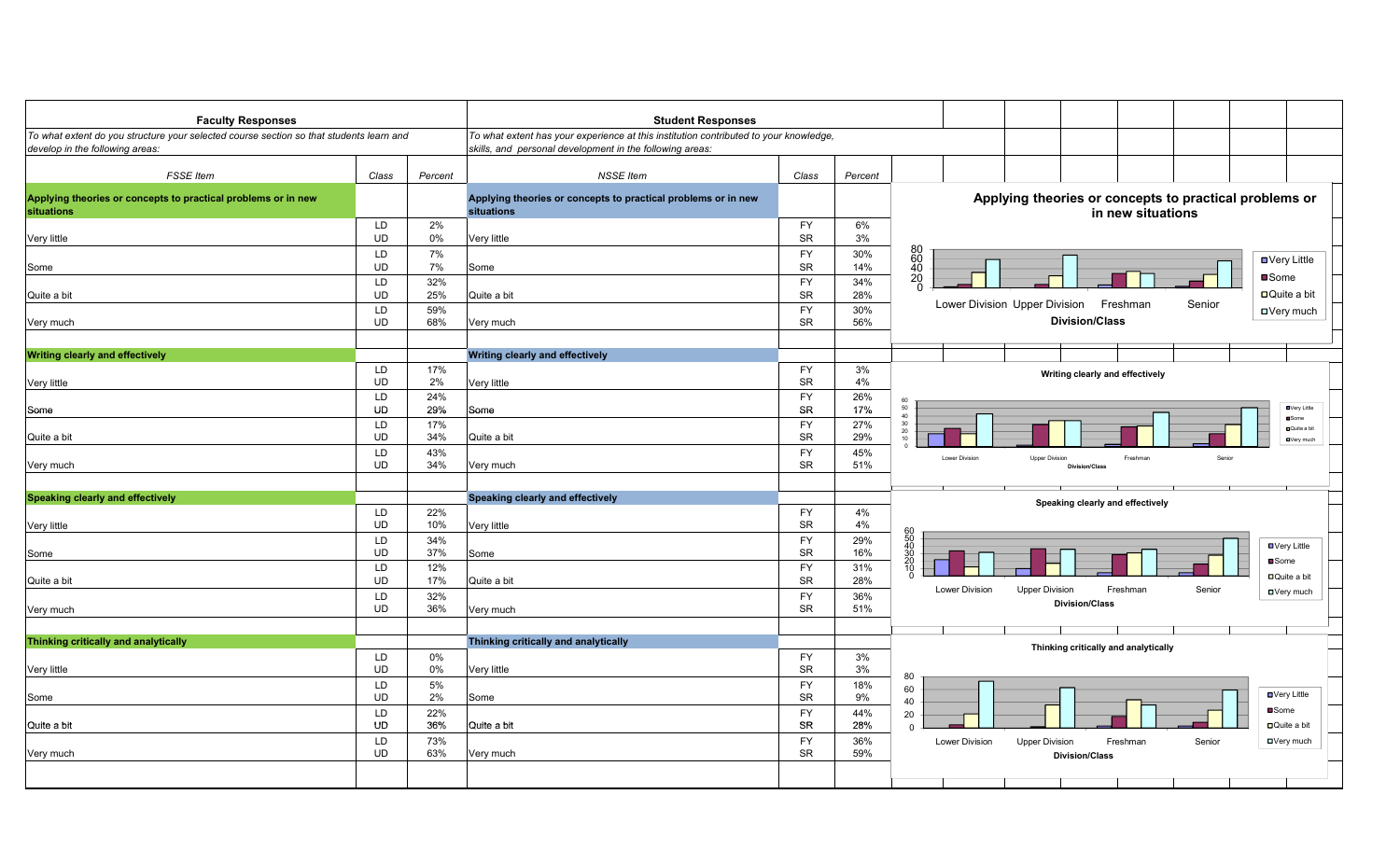| <b>Faculty Responses</b>                                                                                                   |                 |            | <b>Student Responses</b>                                                                                                                          |                        |            |                                                                                     |
|----------------------------------------------------------------------------------------------------------------------------|-----------------|------------|---------------------------------------------------------------------------------------------------------------------------------------------------|------------------------|------------|-------------------------------------------------------------------------------------|
| To what extent do you structure your selected course section so that students learn and<br>develop in the following areas: |                 |            | To what extent has your experience at this institution contributed to your knowledge,<br>skills, and personal development in the following areas: |                        |            |                                                                                     |
| <b>FSSE Item</b>                                                                                                           | Class           | Percent    | <b>NSSE Item</b>                                                                                                                                  | Class                  | Percent    |                                                                                     |
| Analyzing quantitative problems                                                                                            |                 |            | Analyzing quantitative problems                                                                                                                   |                        |            | Analyzing quantitative problems                                                     |
|                                                                                                                            | LD.             | 26%        |                                                                                                                                                   | <b>FY</b>              | 3%         |                                                                                     |
| Very little                                                                                                                | UD              | 22%        | Very little                                                                                                                                       | <b>SR</b>              | 6%         |                                                                                     |
|                                                                                                                            | LD              | 24%        |                                                                                                                                                   | <b>FY</b>              | 32%<br>18% | 60<br>50<br>40<br>30<br>20<br>20<br>10<br><b>□</b> Very Little                      |
| Some                                                                                                                       | UD<br>LD        | 27%<br>12% | Some                                                                                                                                              | <b>SR</b><br><b>FY</b> | 34%        | ■Some                                                                               |
| Quite a bit                                                                                                                | <b>UD</b>       | 17%        | Quite a bit                                                                                                                                       | ${\sf SR}$             | 28%        | □ Quite a bit                                                                       |
|                                                                                                                            | LD              | 38%        |                                                                                                                                                   | FY                     | 32%        | Lower Division<br><b>Upper Division</b><br>Freshman<br>Senior<br>□Very much         |
| Very much                                                                                                                  | UD              | 34%        | Very much                                                                                                                                         | <b>SR</b>              | 48%        | <b>Division/Class</b>                                                               |
|                                                                                                                            |                 |            |                                                                                                                                                   |                        |            |                                                                                     |
| Using computing and information technology                                                                                 |                 |            | Using computing and information technology                                                                                                        |                        |            | Using computing and information technology                                          |
|                                                                                                                            | LD              | 10%        |                                                                                                                                                   | <b>FY</b>              | $1\%$      |                                                                                     |
| Very little                                                                                                                | <b>UD</b>       | 5%         | Very little                                                                                                                                       | <b>SR</b>              | 0%         |                                                                                     |
|                                                                                                                            | LD<br>UD        | 40%<br>25% | Some                                                                                                                                              | <b>FY</b><br><b>SR</b> | 18%<br>16% | 60<br>50<br>40<br>30<br>20<br>10<br>5<br><b>□</b> Very Little                       |
| Some                                                                                                                       | LD              | 24%        |                                                                                                                                                   | <b>FY</b>              | 36%        | ■Some                                                                               |
| Quite a bit                                                                                                                | <b>UD</b>       | 39%        | Quite a bit                                                                                                                                       | SR                     | 32%        | □ Quite a bit                                                                       |
|                                                                                                                            | LD              | 26%        |                                                                                                                                                   | FY                     | 45%        | Lower Division<br>Senior<br><b>Upper Division</b><br>Freshman<br>□Very much         |
| Very much                                                                                                                  | <b>UD</b>       | 31%        | Very much                                                                                                                                         | SR                     | 51%        | <b>Division/Class</b>                                                               |
|                                                                                                                            |                 |            |                                                                                                                                                   |                        |            |                                                                                     |
| <b>Working effectively with others</b>                                                                                     |                 |            | Working effectively with others                                                                                                                   |                        |            | Working effectively with others                                                     |
|                                                                                                                            | LD              | 17%        |                                                                                                                                                   | FY                     | 3%         |                                                                                     |
| Very little                                                                                                                | UD              | 7%         | Very little                                                                                                                                       | <b>SR</b>              | 2%         |                                                                                     |
|                                                                                                                            | LD              | 19%        |                                                                                                                                                   | <b>FY</b>              | 22%        | <b>□</b> Very Little                                                                |
| Some                                                                                                                       | UD              | 18%        | Some                                                                                                                                              | SR                     | 17%        | 60<br>50<br>30<br>20<br>10<br>10<br>■Some                                           |
| Quite a bit                                                                                                                | LD<br><b>UD</b> | 38%<br>40% | Quite a bit                                                                                                                                       | FY<br><b>SR</b>        | 31%<br>30% | <b>□</b> Quite a bit                                                                |
|                                                                                                                            | LD              | 26%        |                                                                                                                                                   | <b>FY</b>              | 44%        | Lower Division<br><b>Upper Division</b><br>Freshman<br>Senior<br>□Very much         |
| Very much                                                                                                                  | UD              | 35%        | Very much                                                                                                                                         | <b>SR</b>              | 51%        | <b>Division/Class</b>                                                               |
|                                                                                                                            |                 |            |                                                                                                                                                   |                        |            |                                                                                     |
| Learning effectively on their own                                                                                          |                 |            | Learning effectively on your own                                                                                                                  |                        |            |                                                                                     |
|                                                                                                                            | LD              | 0%         |                                                                                                                                                   | FY                     | 8%         | Learning effectively on your own                                                    |
| Very little                                                                                                                | UD              | 2%         | Very little                                                                                                                                       | SR                     | 6%         |                                                                                     |
|                                                                                                                            | LD              | 7%         |                                                                                                                                                   | <b>FY</b>              | 17%        |                                                                                     |
| Some                                                                                                                       | UD              | 5%         | Some                                                                                                                                              | <b>SR</b>              | 17%        | 60<br>50<br>40<br>30<br>30<br>20<br><b>□</b> Very Little                            |
|                                                                                                                            | LD<br>UD        | 38%<br>37% |                                                                                                                                                   | FY<br><b>SR</b>        | 41%<br>37% | ■Some<br>10                                                                         |
| Quite a bit                                                                                                                | LD              | 55%        | Quite a bit                                                                                                                                       | <b>FY</b>              | 34%        | <b>□</b> Quite a bit<br>$\Omega$                                                    |
| Very much                                                                                                                  | <b>UD</b>       | 57%        | Very much                                                                                                                                         | <b>SR</b>              | 40%        | <b>□</b> Very much<br>Lower Division<br><b>Upper Division</b><br>Senior<br>Freshman |
|                                                                                                                            |                 |            |                                                                                                                                                   |                        |            | <b>Division/Class</b>                                                               |
|                                                                                                                            |                 |            |                                                                                                                                                   |                        |            |                                                                                     |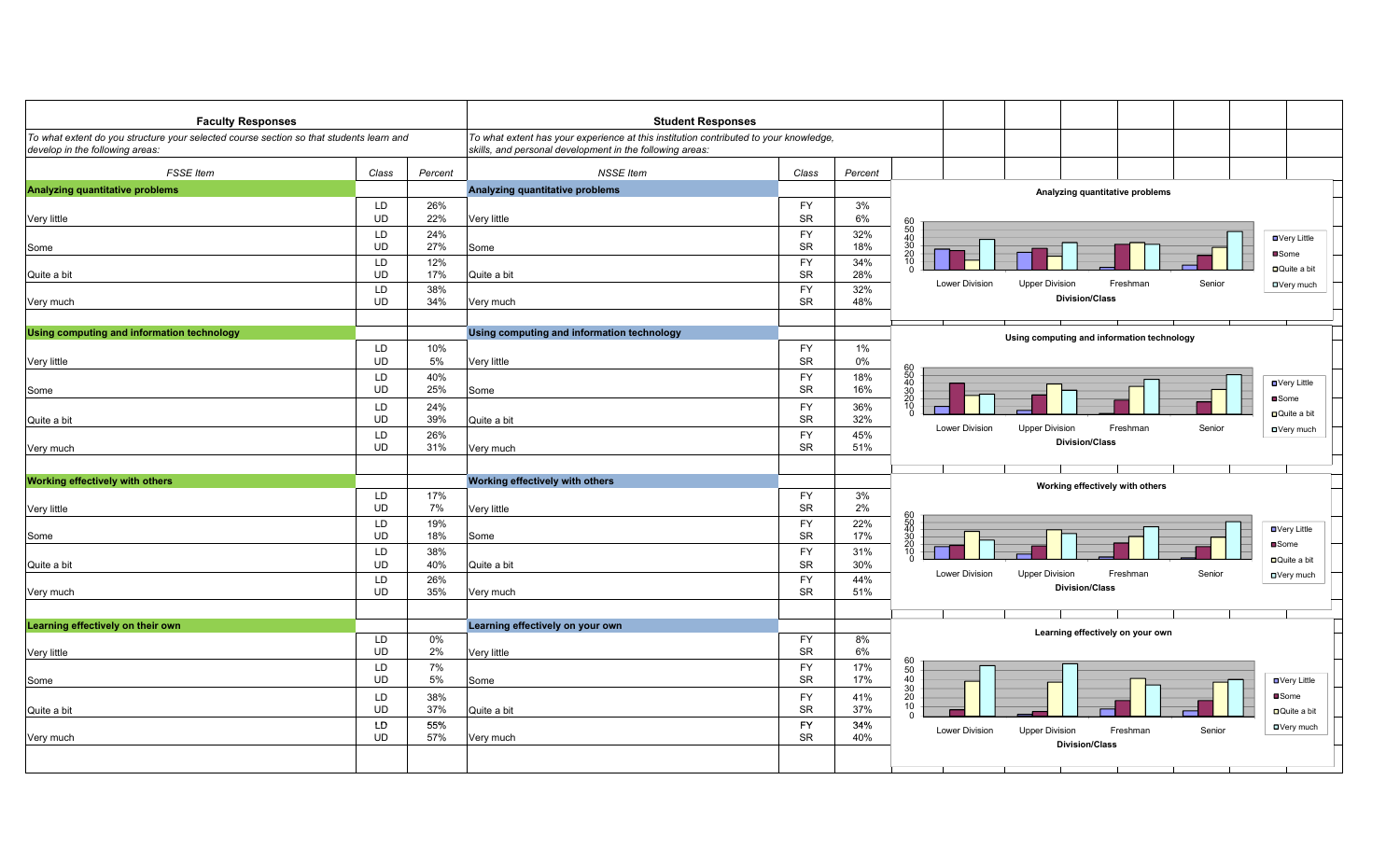| <b>Faculty Responses</b>                                                                                                  |                 |            | <b>Student Responses</b>                                                                                                                          |                        |            |                                                                                            |
|---------------------------------------------------------------------------------------------------------------------------|-----------------|------------|---------------------------------------------------------------------------------------------------------------------------------------------------|------------------------|------------|--------------------------------------------------------------------------------------------|
| To what extent do you structure your selected course section so that students earn and<br>develop in the following areas: |                 |            | To what extent has your experience at this institution contributed to your knowledge,<br>skills, and personal development in the following areas: |                        |            |                                                                                            |
| <b>FSSE</b> Item                                                                                                          | Class           | Percent    | <b>NSSE</b> Item                                                                                                                                  | Class                  | Percent    |                                                                                            |
| <b>Understanding themselves</b>                                                                                           |                 |            | <b>Understanding yourself</b>                                                                                                                     |                        |            | <b>Understanding themselves</b>                                                            |
|                                                                                                                           | LD              | 14%        |                                                                                                                                                   | <b>FY</b>              | 10%        |                                                                                            |
| Very little                                                                                                               | <b>UD</b>       | 16%        | Very little                                                                                                                                       | <b>SR</b>              | 9%         |                                                                                            |
|                                                                                                                           | LD              | 26%        |                                                                                                                                                   | FY                     | 19%        | <b>D</b> Very Little                                                                       |
| Some                                                                                                                      | <b>UD</b>       | 22%        | Some                                                                                                                                              | <b>SR</b>              | 26%        | 45<br>40<br>35<br>30<br>25<br>20<br>20<br>45<br><b>O</b> Some<br><b>D</b> Quite a bit      |
| Quite a bit                                                                                                               | LD<br>UD        | 29%<br>26% | Quite a bit                                                                                                                                       | <b>FY</b><br><b>SR</b> | 32%<br>30% | DVery much                                                                                 |
|                                                                                                                           | LD              | 31%        |                                                                                                                                                   | <b>FY</b>              | 39%        | Lower Division<br><b>Upper Division</b><br>Senio<br>Freshmar                               |
| Very much                                                                                                                 | <b>UD</b>       | 36%        | Very much                                                                                                                                         | <b>SR</b>              | 36%        | <b>Division/Class</b>                                                                      |
|                                                                                                                           |                 |            |                                                                                                                                                   |                        |            |                                                                                            |
|                                                                                                                           |                 |            |                                                                                                                                                   |                        |            |                                                                                            |
| Understanding people of other racial and ethnic backgrounds                                                               |                 |            | Understanding people of other racial and ethnic backgrounds                                                                                       |                        |            | Understanding people of other racial and ethnic backgrounds                                |
| Very little                                                                                                               | LD<br><b>UD</b> | 30%<br>21% | Very little                                                                                                                                       | <b>FY</b><br>SR        | 8%<br>13%  | 40                                                                                         |
|                                                                                                                           | LD              | 20%        |                                                                                                                                                   | <b>FY</b>              | 31%        | 30                                                                                         |
| Some                                                                                                                      | <b>UD</b>       | 30%        | Some                                                                                                                                              | <b>SR</b>              | 29%        | <b>□</b> Very Little<br>20                                                                 |
|                                                                                                                           | LD              | 25%        |                                                                                                                                                   | <b>FY</b>              | 34%        | ■Some<br>10                                                                                |
| Quite a bit                                                                                                               | <b>UD</b>       | 16%        | Quite a bit                                                                                                                                       | <b>SR</b>              | 25%        | □Quite a bit<br>$\Omega$                                                                   |
|                                                                                                                           | LD              | 25%        |                                                                                                                                                   | <b>FY</b>              | 27%        | <b>□</b> Very much<br><b>Lower Division</b><br><b>Upper Division</b><br>Freshman<br>Senior |
| Very much                                                                                                                 | <b>UD</b>       | 33%        | Very much                                                                                                                                         | <b>SR</b>              | 33%        | <b>Division/Class</b>                                                                      |
|                                                                                                                           |                 |            |                                                                                                                                                   |                        |            |                                                                                            |
| Solving complex real-world problems                                                                                       |                 |            | Solving complex real-world problems                                                                                                               |                        |            |                                                                                            |
|                                                                                                                           | LD              | 5%         |                                                                                                                                                   | <b>FY</b>              | 12%        | Solving complex real-world problems                                                        |
| Very little                                                                                                               | <b>UD</b>       | 7%         | Very little                                                                                                                                       | <b>SR</b>              | 10%        |                                                                                            |
|                                                                                                                           | LD              | 31%        |                                                                                                                                                   | <b>FY</b>              | 33%        |                                                                                            |
| Some                                                                                                                      | <b>UD</b>       | 23%        | Some                                                                                                                                              | <b>SR</b>              | 26%        | <b>RESPECTED</b><br><b>□ Very Little</b>                                                   |
|                                                                                                                           | LD              | 26%        |                                                                                                                                                   | <b>FY</b>              | 28%        | <b>■</b> Some                                                                              |
| Quite a bit                                                                                                               | <b>UD</b>       | 32%        | Quite a bit                                                                                                                                       | <b>SR</b>              | 30%        | $\Box$ Quite a bit<br>Freshman<br>Lower Division Upper Division<br>Senior                  |
|                                                                                                                           | LD              | 38%        |                                                                                                                                                   | <b>FY</b>              | 26%        | □ Very much<br><b>Division/Class</b>                                                       |
| Very much                                                                                                                 | UD              | 39%        | Very much                                                                                                                                         | <b>SR</b>              | 34%        |                                                                                            |
|                                                                                                                           |                 |            |                                                                                                                                                   |                        |            |                                                                                            |
| Developing a personal code of values and ethics                                                                           |                 |            | Developing a personal code of values and ethics                                                                                                   |                        |            | Developing a personal code of values and ethics                                            |
|                                                                                                                           | LD<br><b>UD</b> | 12%<br>12% |                                                                                                                                                   | <b>FY</b><br><b>SR</b> | 11%<br>13% |                                                                                            |
| Very little                                                                                                               |                 |            | Very little                                                                                                                                       |                        |            |                                                                                            |
|                                                                                                                           | LD              | 33%        |                                                                                                                                                   | <b>FY</b><br>SR        | 26%        | 50<br>40                                                                                   |
| Some                                                                                                                      | <b>UD</b>       | 31%        | Some                                                                                                                                              |                        | 27%        | <b>□ Very Little</b><br>$\frac{30}{20}$                                                    |
|                                                                                                                           | LD              | 31%        |                                                                                                                                                   | <b>FY</b><br><b>SR</b> | 25%        | ■Some<br>$\frac{10}{0}$                                                                    |
| Quite a bit                                                                                                               | <b>UD</b>       | 28%        | Quite a bit                                                                                                                                       |                        | 24%        | □ Quite a bit                                                                              |
|                                                                                                                           | LD              | 24%        |                                                                                                                                                   | <b>FY</b><br><b>SR</b> | 39%        | Freshman<br>Lower Division Upper Division<br>Senior<br><b>□Very much</b>                   |
| Very much                                                                                                                 | <b>UD</b>       | 29%        | Very much                                                                                                                                         |                        | 35%        | <b>Division/Class</b>                                                                      |
|                                                                                                                           |                 |            |                                                                                                                                                   |                        |            |                                                                                            |
|                                                                                                                           |                 |            |                                                                                                                                                   |                        |            |                                                                                            |